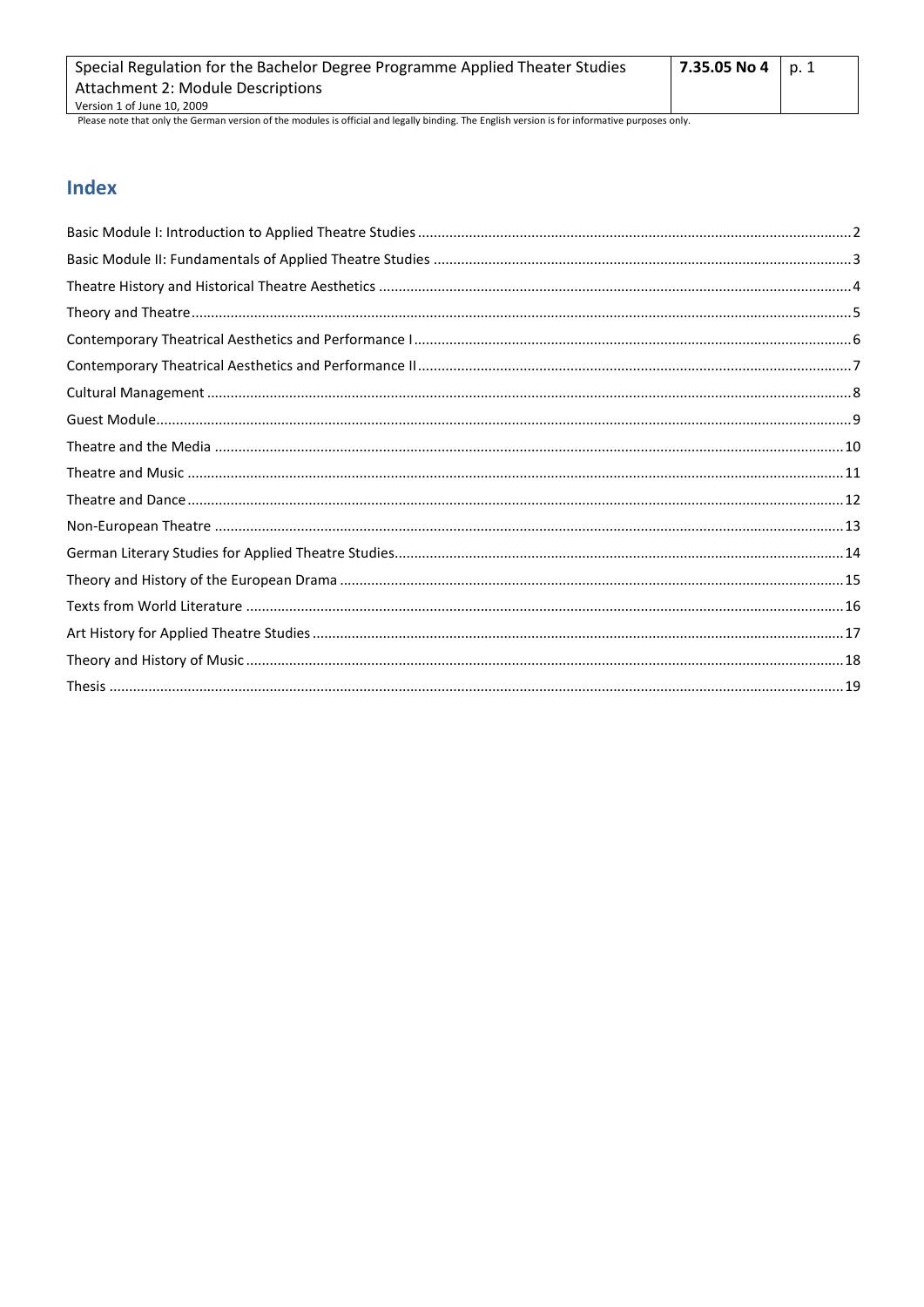<span id="page-1-0"></span>

| 05-BA-ATW-ATW-01                                                                                                                                                                                                                                                                                                                                                                                                                           |                                                                                                    | <b>Basic Module I: Introduction to Applied Theatre Studies</b><br>1st and 2nd sem.                                                                                                                                                                                                                                                                                                                                                                                                                                                                                                                                                                                                                                                                                                                                                                                                                                                                                                                                                                                                                                                                                                                                                                  |  |                                          | <b>10 CP</b> |  |  |  |
|--------------------------------------------------------------------------------------------------------------------------------------------------------------------------------------------------------------------------------------------------------------------------------------------------------------------------------------------------------------------------------------------------------------------------------------------|----------------------------------------------------------------------------------------------------|-----------------------------------------------------------------------------------------------------------------------------------------------------------------------------------------------------------------------------------------------------------------------------------------------------------------------------------------------------------------------------------------------------------------------------------------------------------------------------------------------------------------------------------------------------------------------------------------------------------------------------------------------------------------------------------------------------------------------------------------------------------------------------------------------------------------------------------------------------------------------------------------------------------------------------------------------------------------------------------------------------------------------------------------------------------------------------------------------------------------------------------------------------------------------------------------------------------------------------------------------------|--|------------------------------------------|--------------|--|--|--|
|                                                                                                                                                                                                                                                                                                                                                                                                                                            | Module description                                                                                 | Basic Module I: Introduction to Applied Theatre Studies (compulsory)                                                                                                                                                                                                                                                                                                                                                                                                                                                                                                                                                                                                                                                                                                                                                                                                                                                                                                                                                                                                                                                                                                                                                                                |  |                                          |              |  |  |  |
|                                                                                                                                                                                                                                                                                                                                                                                                                                            | Module code                                                                                        | 05-BA-ATW-ATW-01                                                                                                                                                                                                                                                                                                                                                                                                                                                                                                                                                                                                                                                                                                                                                                                                                                                                                                                                                                                                                                                                                                                                                                                                                                    |  |                                          |              |  |  |  |
|                                                                                                                                                                                                                                                                                                                                                                                                                                            | Faculty / Subject / Department                                                                     | 05 / Applied Theatre Studies / ATS                                                                                                                                                                                                                                                                                                                                                                                                                                                                                                                                                                                                                                                                                                                                                                                                                                                                                                                                                                                                                                                                                                                                                                                                                  |  |                                          |              |  |  |  |
|                                                                                                                                                                                                                                                                                                                                                                                                                                            | Applies to degree                                                                                  | BA Applied Theatre Studies / 1 <sup>st</sup> and 2 <sup>nd</sup> semester                                                                                                                                                                                                                                                                                                                                                                                                                                                                                                                                                                                                                                                                                                                                                                                                                                                                                                                                                                                                                                                                                                                                                                           |  |                                          |              |  |  |  |
|                                                                                                                                                                                                                                                                                                                                                                                                                                            | courses / Semesters<br>Module coordinator                                                          | Cf. German version                                                                                                                                                                                                                                                                                                                                                                                                                                                                                                                                                                                                                                                                                                                                                                                                                                                                                                                                                                                                                                                                                                                                                                                                                                  |  |                                          |              |  |  |  |
|                                                                                                                                                                                                                                                                                                                                                                                                                                            | Prerequisites for participation                                                                    | - none -                                                                                                                                                                                                                                                                                                                                                                                                                                                                                                                                                                                                                                                                                                                                                                                                                                                                                                                                                                                                                                                                                                                                                                                                                                            |  |                                          |              |  |  |  |
| Knowledge of problem areas in theatre studies and their theoretical basics. Basic knowledge of historical aspects such as eras,<br>Course aims<br>theatre aesthetics, and forms. Background knowledge of historical and socio-political aspects as well as cultural and ideological<br>developments of the different eras. The ability to further this knowledge by doing independent literature research and working<br>with the results. |                                                                                                    |                                                                                                                                                                                                                                                                                                                                                                                                                                                                                                                                                                                                                                                                                                                                                                                                                                                                                                                                                                                                                                                                                                                                                                                                                                                     |  |                                          |              |  |  |  |
| Contents of module                                                                                                                                                                                                                                                                                                                                                                                                                         | Preparatory course I (lecture)<br>concepts and group exercises.<br>Preparatory course II (lecture) | Introduction to various methodological and theoretical approaches such as theatre history, semiotics, hermeneutics,<br>structuralism, post-structuralism, and performance analysis. Introduction to basic problems and theories such as acting<br>concepts or space in theatre. Emphasis on certain aspects with the help of selected primary texts, for instance, acting<br>Introduction to key periods of European theatre history from the classical era to the present. Introduction to aesthetics, for<br>instance, dramatic arts, performance practice, social functions, contents of certain eras, such as the ancient and mediaeval<br>times, baroque, enlightenment, and the 20 <sup>th</sup> century. Their historical, political, social, cultural, and socio-historical<br>background and context. Reception history and relevance today of forms of theatre and concepts. Introduction to non-<br>European theatre, its history and aesthetics, for example, Japanese Kabuki and Noh Theatre. European reception of non-<br>European theatre. Deepening knowledge and the ability to work with certain eras, theories, and problems such as historical<br>avant-gardes, space in theatre, and text theory both in theory and practice. |  |                                          |              |  |  |  |
|                                                                                                                                                                                                                                                                                                                                                                                                                                            | Form(s) of instruction<br>Percentage                                                               | Lecture I 40% / Lecture II 40% / Practical class 20%                                                                                                                                                                                                                                                                                                                                                                                                                                                                                                                                                                                                                                                                                                                                                                                                                                                                                                                                                                                                                                                                                                                                                                                                |  |                                          |              |  |  |  |
|                                                                                                                                                                                                                                                                                                                                                                                                                                            | Total workload in hours                                                                            | 300 hours = 10 ECTS credits                                                                                                                                                                                                                                                                                                                                                                                                                                                                                                                                                                                                                                                                                                                                                                                                                                                                                                                                                                                                                                                                                                                                                                                                                         |  |                                          |              |  |  |  |
| Consisting of                                                                                                                                                                                                                                                                                                                                                                                                                              | Form of<br>instruction and<br>title                                                                | A Courses<br><b>B</b> Autonomous<br>work in the<br>b Preparation/<br>a Contact<br>module<br>Follow-up<br>hours                                                                                                                                                                                                                                                                                                                                                                                                                                                                                                                                                                                                                                                                                                                                                                                                                                                                                                                                                                                                                                                                                                                                      |  | C Exam including<br>preparation<br>Total |              |  |  |  |
|                                                                                                                                                                                                                                                                                                                                                                                                                                            | Lecture (preparatory course I)                                                                     | 30<br>60                                                                                                                                                                                                                                                                                                                                                                                                                                                                                                                                                                                                                                                                                                                                                                                                                                                                                                                                                                                                                                                                                                                                                                                                                                            |  | 120<br>30                                |              |  |  |  |
|                                                                                                                                                                                                                                                                                                                                                                                                                                            | Lecture (preparatory course II)<br>P                                                               | $\overline{30}$<br>60                                                                                                                                                                                                                                                                                                                                                                                                                                                                                                                                                                                                                                                                                                                                                                                                                                                                                                                                                                                                                                                                                                                                                                                                                               |  | $\overline{30}$<br>120<br>15             |              |  |  |  |
|                                                                                                                                                                                                                                                                                                                                                                                                                                            | Practical course<br>Total                                                                          | 30<br>15<br>150<br>75                                                                                                                                                                                                                                                                                                                                                                                                                                                                                                                                                                                                                                                                                                                                                                                                                                                                                                                                                                                                                                                                                                                                                                                                                               |  | 60<br>75<br>300                          |              |  |  |  |
|                                                                                                                                                                                                                                                                                                                                                                                                                                            | Prerequisites                                                                                      | Regular and active participation                                                                                                                                                                                                                                                                                                                                                                                                                                                                                                                                                                                                                                                                                                                                                                                                                                                                                                                                                                                                                                                                                                                                                                                                                    |  |                                          |              |  |  |  |
|                                                                                                                                                                                                                                                                                                                                                                                                                                            | Form(s) of assessment                                                                              | Taking the minutes in Lecture I<br>1.<br>2.<br>Taking the minutes in Lecture II<br>3.<br>Case study in the practical course.                                                                                                                                                                                                                                                                                                                                                                                                                                                                                                                                                                                                                                                                                                                                                                                                                                                                                                                                                                                                                                                                                                                        |  |                                          |              |  |  |  |
|                                                                                                                                                                                                                                                                                                                                                                                                                                            | Final grade consists of                                                                            | minutes 1 40%, minutes 2 40%, case study 20%<br>Students must pass all components in order to pass the module.                                                                                                                                                                                                                                                                                                                                                                                                                                                                                                                                                                                                                                                                                                                                                                                                                                                                                                                                                                                                                                                                                                                                      |  |                                          |              |  |  |  |
| Examination                                                                                                                                                                                                                                                                                                                                                                                                                                | Form of module-component<br>retake exam                                                            | Given that students have failed minutes 1 or 2 or the case study, they will have to revise their minutes<br>or their case study within four weeks. If more than one component has been failed, the module-<br>component retake exam consists of a 30-minute oral examination about the chosen topics of minutes 1<br>or 2.                                                                                                                                                                                                                                                                                                                                                                                                                                                                                                                                                                                                                                                                                                                                                                                                                                                                                                                          |  |                                          |              |  |  |  |
|                                                                                                                                                                                                                                                                                                                                                                                                                                            | Form of module retake<br>examination                                                               | If students do not pass the module component retake exam either, they will have to take a module retake<br>examination, which either consists of a 120-minute written examination or a 45-minute oral exam about the<br>contents of the entire module.                                                                                                                                                                                                                                                                                                                                                                                                                                                                                                                                                                                                                                                                                                                                                                                                                                                                                                                                                                                              |  |                                          |              |  |  |  |
|                                                                                                                                                                                                                                                                                                                                                                                                                                            | Frequency                                                                                          | Every year Duration: 2 semesters ; Winter semester: lecture, Summer semester: lecture; The practical course<br>can be taken in either semester 1 or 2                                                                                                                                                                                                                                                                                                                                                                                                                                                                                                                                                                                                                                                                                                                                                                                                                                                                                                                                                                                                                                                                                               |  |                                          |              |  |  |  |
|                                                                                                                                                                                                                                                                                                                                                                                                                                            | Intake capacity                                                                                    | Lecture 1: 25, lecture 2: 25, practical course: 15                                                                                                                                                                                                                                                                                                                                                                                                                                                                                                                                                                                                                                                                                                                                                                                                                                                                                                                                                                                                                                                                                                                                                                                                  |  |                                          |              |  |  |  |
|                                                                                                                                                                                                                                                                                                                                                                                                                                            | Language of instruction                                                                            | German                                                                                                                                                                                                                                                                                                                                                                                                                                                                                                                                                                                                                                                                                                                                                                                                                                                                                                                                                                                                                                                                                                                                                                                                                                              |  |                                          |              |  |  |  |
|                                                                                                                                                                                                                                                                                                                                                                                                                                            | Information                                                                                        | Advice on module: see notice board / Date: see course catalogue                                                                                                                                                                                                                                                                                                                                                                                                                                                                                                                                                                                                                                                                                                                                                                                                                                                                                                                                                                                                                                                                                                                                                                                     |  |                                          |              |  |  |  |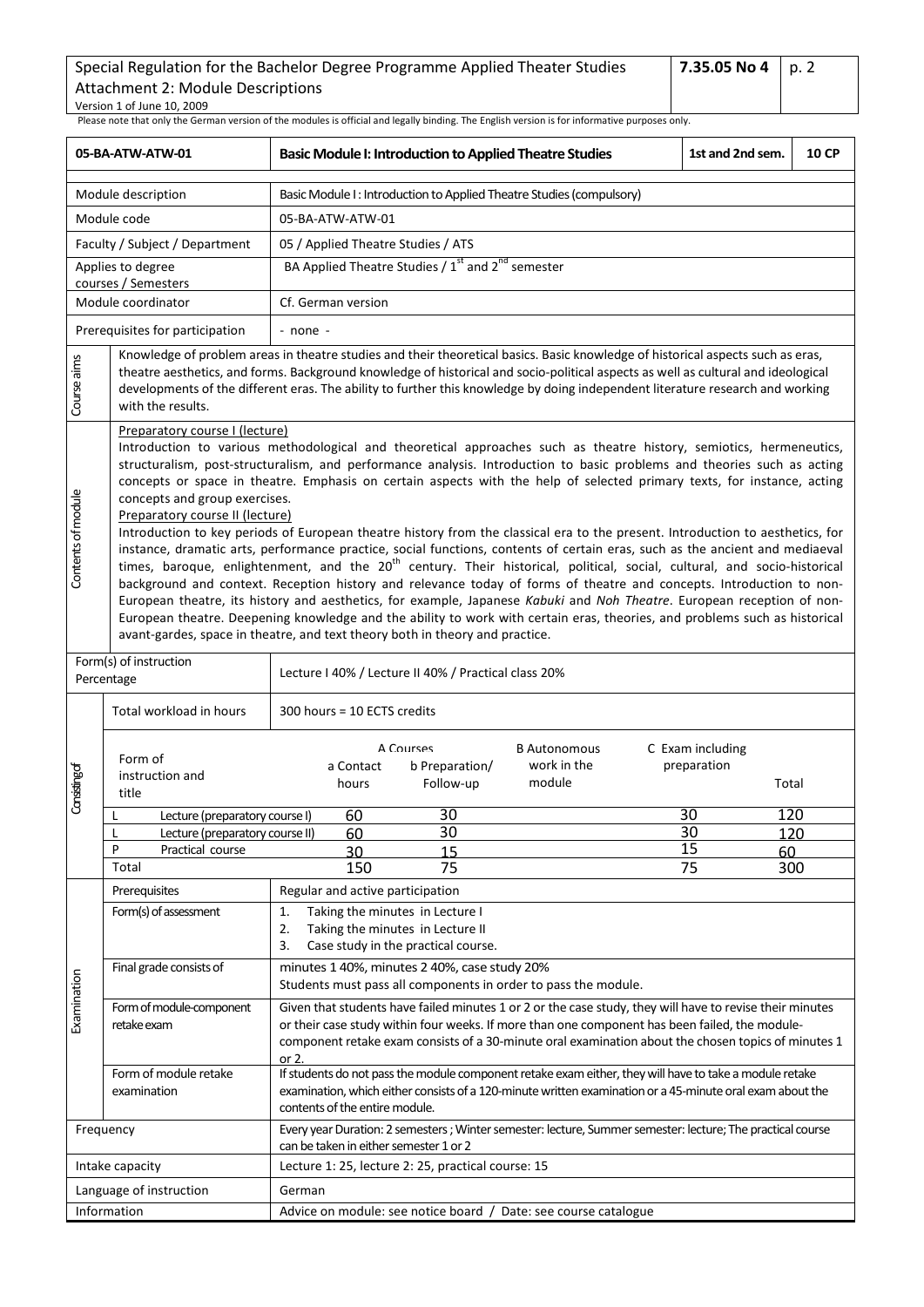| Special Regulation for the Bachelor Degree Programme Applied Theater Studies | 7.35.05 No 4   p. 3 |  |
|------------------------------------------------------------------------------|---------------------|--|
| Attachment 2: Module Descriptions                                            |                     |  |
| Version 1 of June 10, 2009                                                   |                     |  |

<span id="page-2-0"></span>

| 05-BA-ATW-ATW-02                                                                                                                                                                                                                                                                                                                                      |                                                                                                                                                                                                                                                                                                                                                                                               | <b>Basic Module II: Fundamentals of Applied Theatre Studies</b>           |                                                                                                                                                 |                                                                                                                                                                                                                                                                                                                 | $1st$ and $2nd$ sem. | <b>10 CP</b>                               |          |  |
|-------------------------------------------------------------------------------------------------------------------------------------------------------------------------------------------------------------------------------------------------------------------------------------------------------------------------------------------------------|-----------------------------------------------------------------------------------------------------------------------------------------------------------------------------------------------------------------------------------------------------------------------------------------------------------------------------------------------------------------------------------------------|---------------------------------------------------------------------------|-------------------------------------------------------------------------------------------------------------------------------------------------|-----------------------------------------------------------------------------------------------------------------------------------------------------------------------------------------------------------------------------------------------------------------------------------------------------------------|----------------------|--------------------------------------------|----------|--|
|                                                                                                                                                                                                                                                                                                                                                       | Module description                                                                                                                                                                                                                                                                                                                                                                            | Basic Module II: Fundamentals of Applied Theatre Studies (compulsory)     |                                                                                                                                                 |                                                                                                                                                                                                                                                                                                                 |                      |                                            |          |  |
|                                                                                                                                                                                                                                                                                                                                                       | Module code                                                                                                                                                                                                                                                                                                                                                                                   | 05-BA-ATW-ATW-02                                                          |                                                                                                                                                 |                                                                                                                                                                                                                                                                                                                 |                      |                                            |          |  |
|                                                                                                                                                                                                                                                                                                                                                       | Faculty / Subject / Department                                                                                                                                                                                                                                                                                                                                                                |                                                                           | 05 / Applied Theatre Studies / ATS                                                                                                              |                                                                                                                                                                                                                                                                                                                 |                      |                                            |          |  |
|                                                                                                                                                                                                                                                                                                                                                       | Applies to degree<br>courses / Semesters                                                                                                                                                                                                                                                                                                                                                      | BA Applied Theatre Studies / 1 <sup>st</sup> and 2 <sup>nd</sup> Semester |                                                                                                                                                 |                                                                                                                                                                                                                                                                                                                 |                      |                                            |          |  |
|                                                                                                                                                                                                                                                                                                                                                       | Module coordinator                                                                                                                                                                                                                                                                                                                                                                            | Cf. German version                                                        |                                                                                                                                                 |                                                                                                                                                                                                                                                                                                                 |                      |                                            |          |  |
|                                                                                                                                                                                                                                                                                                                                                       | Prerequisites for participation                                                                                                                                                                                                                                                                                                                                                               | - none -                                                                  |                                                                                                                                                 |                                                                                                                                                                                                                                                                                                                 |                      |                                            |          |  |
| The ability to analyse texts and performances independently, to work with texts using dramaturgical techniques, and to<br>Course aims<br>formulate and reflect on aesthetic experiences.<br>Knowledge about scientific research and writing (libraries) and the technical facilities of the department, as well as how to<br>use these appropriately. |                                                                                                                                                                                                                                                                                                                                                                                               |                                                                           |                                                                                                                                                 |                                                                                                                                                                                                                                                                                                                 |                      |                                            |          |  |
| Contents of<br>module                                                                                                                                                                                                                                                                                                                                 | Methods of analysing texts and performances:<br>Introduction to scientific research and writing (e.g. within the framework of a practical exercise); deepening knowledge and<br>the ability to independently deal with problems in theory and practice, concerning theatrical forms, theories or theoretical<br>problems (e.g. performance analysis, dramaturgy, theatre review, text theory) |                                                                           |                                                                                                                                                 |                                                                                                                                                                                                                                                                                                                 |                      |                                            |          |  |
|                                                                                                                                                                                                                                                                                                                                                       | Form(s) of instruction<br>Percentage                                                                                                                                                                                                                                                                                                                                                          |                                                                           |                                                                                                                                                 | Seminar I 33.3% / Seminar II 33.3% / Practical course 33.3%                                                                                                                                                                                                                                                     |                      |                                            |          |  |
|                                                                                                                                                                                                                                                                                                                                                       | Total workload in hours                                                                                                                                                                                                                                                                                                                                                                       | 300 hours = 10 ECTS credits                                               |                                                                                                                                                 |                                                                                                                                                                                                                                                                                                                 |                      |                                            |          |  |
| Consisting of                                                                                                                                                                                                                                                                                                                                         | Form of<br>instruction and<br>title                                                                                                                                                                                                                                                                                                                                                           | a Contact<br>hours                                                        | A Courses<br>b Preparation/<br>Follow-up                                                                                                        | <b>B</b> Autonomous<br>work in the<br>module                                                                                                                                                                                                                                                                    |                      | C Exam (including<br>Preparation)<br>Total |          |  |
|                                                                                                                                                                                                                                                                                                                                                       | S<br>Seminar I                                                                                                                                                                                                                                                                                                                                                                                | 30                                                                        | 60                                                                                                                                              | 30                                                                                                                                                                                                                                                                                                              | 30                   |                                            | 150      |  |
|                                                                                                                                                                                                                                                                                                                                                       | S<br>Seminar II<br>P<br>Practical course                                                                                                                                                                                                                                                                                                                                                      | 30<br>30                                                                  | 60<br>15                                                                                                                                        |                                                                                                                                                                                                                                                                                                                 | 15                   |                                            | 90<br>60 |  |
|                                                                                                                                                                                                                                                                                                                                                       | Total                                                                                                                                                                                                                                                                                                                                                                                         | 90                                                                        | 135                                                                                                                                             | 30                                                                                                                                                                                                                                                                                                              | 45                   |                                            | 300      |  |
|                                                                                                                                                                                                                                                                                                                                                       | Prerequisites                                                                                                                                                                                                                                                                                                                                                                                 | Regular and active participation                                          |                                                                                                                                                 |                                                                                                                                                                                                                                                                                                                 |                      |                                            |          |  |
|                                                                                                                                                                                                                                                                                                                                                       | Form(s) of assessment                                                                                                                                                                                                                                                                                                                                                                         | $\mathbf{1}$<br>2.                                                        | Case study in the practical course.                                                                                                             | Short presentation + thesis paper or exam (45 min.) in either Seminar I or II<br>The instructor has to be informed about which seminar has been chosen as a credited<br>course not later than three weeks after the start of the semester.                                                                      |                      |                                            |          |  |
|                                                                                                                                                                                                                                                                                                                                                       | Final grade consists of                                                                                                                                                                                                                                                                                                                                                                       |                                                                           |                                                                                                                                                 | Short presentation + thesis paper or exam 70% / Case study 30%<br>Students must pass all components in order to pass the module.                                                                                                                                                                                |                      |                                            |          |  |
| Examination                                                                                                                                                                                                                                                                                                                                           | Form of module-component<br>retake exam                                                                                                                                                                                                                                                                                                                                                       |                                                                           | examination about the contents of the entire module.                                                                                            | Given that students have failed one of the assessments, they will have to either retake the exam, revise<br>their case study or deliver a written report for their presentation within four weeks. If more than one<br>component has been failed, the module-component retake exam consists of a 30-minute oral |                      |                                            |          |  |
|                                                                                                                                                                                                                                                                                                                                                       | Form of module retake<br>examination                                                                                                                                                                                                                                                                                                                                                          |                                                                           | oral exam about the contents of the entire module.                                                                                              | If students do not pass the module component retake exam either, they will have to take a<br>module retake examination, which consists of a 120-minute written examination or a 45-minute                                                                                                                       |                      |                                            |          |  |
|                                                                                                                                                                                                                                                                                                                                                       | Frequency                                                                                                                                                                                                                                                                                                                                                                                     | Every year                                                                | Duration: 2 Semesters<br>Winter semester: seminar I; Summer semester: seminar II<br>The practical course can be taken in either semester 1 or 2 |                                                                                                                                                                                                                                                                                                                 |                      |                                            |          |  |
|                                                                                                                                                                                                                                                                                                                                                       | Intake capacity                                                                                                                                                                                                                                                                                                                                                                               |                                                                           | Seminar 1: 30, Seminar 2: 30, practical course: 25                                                                                              |                                                                                                                                                                                                                                                                                                                 |                      |                                            |          |  |
|                                                                                                                                                                                                                                                                                                                                                       | Language of instruction                                                                                                                                                                                                                                                                                                                                                                       | German, English if necessary                                              |                                                                                                                                                 |                                                                                                                                                                                                                                                                                                                 |                      |                                            |          |  |
|                                                                                                                                                                                                                                                                                                                                                       | Information                                                                                                                                                                                                                                                                                                                                                                                   | Advice on module: see notice board / Date: see course catalogue           |                                                                                                                                                 |                                                                                                                                                                                                                                                                                                                 |                      |                                            |          |  |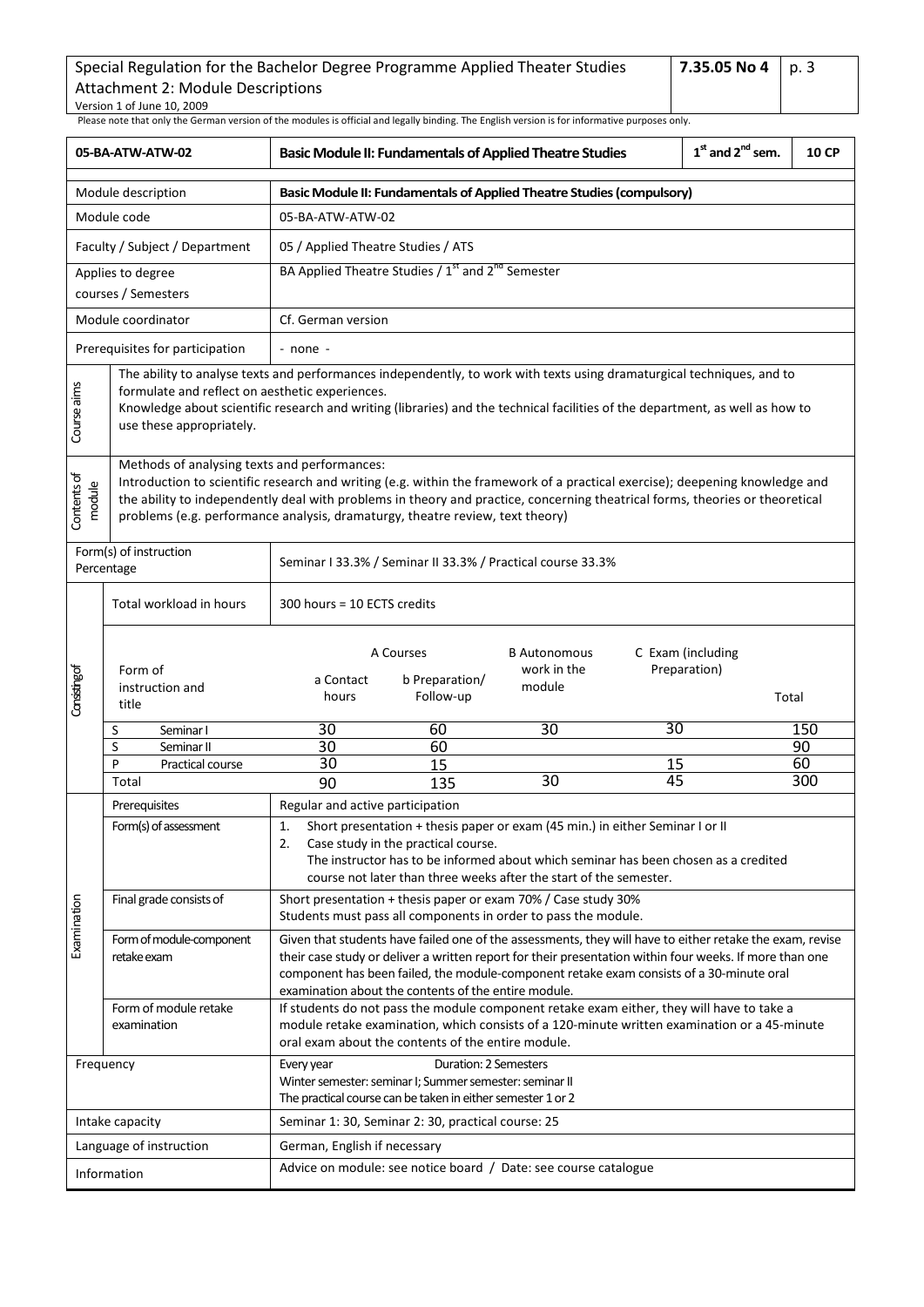<span id="page-3-0"></span>

| 05-BA-ATW-ATW-03   |                                                                                                                                                                                                                                                                                                                                                                                                                                              |                                                                 | <b>Theatre History and Historical Theatre Aesthetics</b>                        | $1st - 6th$ sem.                                                                                                                                                                                                                                                                                        | <b>10 CP</b>                    |       |  |  |  |
|--------------------|----------------------------------------------------------------------------------------------------------------------------------------------------------------------------------------------------------------------------------------------------------------------------------------------------------------------------------------------------------------------------------------------------------------------------------------------|-----------------------------------------------------------------|---------------------------------------------------------------------------------|---------------------------------------------------------------------------------------------------------------------------------------------------------------------------------------------------------------------------------------------------------------------------------------------------------|---------------------------------|-------|--|--|--|
|                    | Module description                                                                                                                                                                                                                                                                                                                                                                                                                           |                                                                 | Theatre History and Historical Theatre Aesthetics (compulsory)                  |                                                                                                                                                                                                                                                                                                         |                                 |       |  |  |  |
|                    | Module code                                                                                                                                                                                                                                                                                                                                                                                                                                  | 05-BA-ATW-ATW-03                                                |                                                                                 |                                                                                                                                                                                                                                                                                                         |                                 |       |  |  |  |
|                    | Faculty / Subject / Department                                                                                                                                                                                                                                                                                                                                                                                                               | 05 / Applied Theatre Studies / ATS                              |                                                                                 |                                                                                                                                                                                                                                                                                                         |                                 |       |  |  |  |
|                    | Applies to degree                                                                                                                                                                                                                                                                                                                                                                                                                            |                                                                 | BA Applied Theatre Studies / 1st-6th Semester                                   |                                                                                                                                                                                                                                                                                                         |                                 |       |  |  |  |
|                    | courses / Semesters                                                                                                                                                                                                                                                                                                                                                                                                                          |                                                                 |                                                                                 |                                                                                                                                                                                                                                                                                                         |                                 |       |  |  |  |
|                    | Module coordinator                                                                                                                                                                                                                                                                                                                                                                                                                           |                                                                 | Cf. German version                                                              |                                                                                                                                                                                                                                                                                                         |                                 |       |  |  |  |
|                    | Prerequisites for participation                                                                                                                                                                                                                                                                                                                                                                                                              | - none -                                                        |                                                                                 |                                                                                                                                                                                                                                                                                                         |                                 |       |  |  |  |
| Course aims        | Being familiar with theatre history and aesthetics of different eras and styles up until 1970, the ability to put these into their<br>historical context concerning the respective social system, and knowledge of their social function. Profound knowledge of<br>particular works and writers.                                                                                                                                             |                                                                 |                                                                                 |                                                                                                                                                                                                                                                                                                         |                                 |       |  |  |  |
| Contents of module | Theatre history and aesthetics of different eras and styles up until 1970 (classical era, mediaeval times, modern era,<br>modernism). Distinctive features of their aesthetics, performance practices, dramatic texts, concepts of the body and of the<br>subject, as well as their relation to language and religion and the elaboration of socio-cultural backgrounds in theory and<br>practice (e.g. make-up, choir, Comedia dell' Arte). |                                                                 |                                                                                 |                                                                                                                                                                                                                                                                                                         |                                 |       |  |  |  |
|                    | Form(s) of instruction<br>Percentage                                                                                                                                                                                                                                                                                                                                                                                                         |                                                                 | Seminar + term paper (TP) 50% / Practical course 50%                            |                                                                                                                                                                                                                                                                                                         |                                 |       |  |  |  |
|                    | Total workload in hours                                                                                                                                                                                                                                                                                                                                                                                                                      | 300 hours = 10 ECTS credits                                     |                                                                                 |                                                                                                                                                                                                                                                                                                         |                                 |       |  |  |  |
| Considing of       | Form of<br>instruction and<br>title                                                                                                                                                                                                                                                                                                                                                                                                          | a Contact<br>hours                                              | A Courses<br>b Preparation/<br>Follow-up                                        | <b>B</b> Autonomous<br>work in the<br>module                                                                                                                                                                                                                                                            | C Exam including<br>preparation | Total |  |  |  |
|                    | S<br>Seminar TP                                                                                                                                                                                                                                                                                                                                                                                                                              | 30                                                              | 60                                                                              | 60                                                                                                                                                                                                                                                                                                      | 60                              | 210   |  |  |  |
|                    | P<br>Practical course                                                                                                                                                                                                                                                                                                                                                                                                                        | 30                                                              | 30                                                                              | 15                                                                                                                                                                                                                                                                                                      | 15                              | 90    |  |  |  |
|                    | Total                                                                                                                                                                                                                                                                                                                                                                                                                                        | 60                                                              | 90                                                                              | $\overline{75}$                                                                                                                                                                                                                                                                                         | $\overline{75}$                 | 300   |  |  |  |
|                    | Prerequisites                                                                                                                                                                                                                                                                                                                                                                                                                                | Regular and active participation                                |                                                                                 |                                                                                                                                                                                                                                                                                                         |                                 |       |  |  |  |
|                    | Form(s) of assessment                                                                                                                                                                                                                                                                                                                                                                                                                        | 1.<br>2.                                                        | Case study in practical course                                                  | Presentation + thesis paper and term paper in seminar                                                                                                                                                                                                                                                   |                                 |       |  |  |  |
|                    | Final grade consists of                                                                                                                                                                                                                                                                                                                                                                                                                      |                                                                 |                                                                                 | Presentation + thesis paper and term paper 70% / Case study 30%<br>Students must pass all components in order to pass the module.                                                                                                                                                                       |                                 |       |  |  |  |
| Examination        | Form of module-component<br>retake exam                                                                                                                                                                                                                                                                                                                                                                                                      |                                                                 | examination about the contents of the entire module.                            | Given that the students have failed one of the assessments (presentation + thesis paper and term<br>paper or case study), they will have to revise the failed component within four weeks. If more than one<br>component has been failed, the module-component retake exam consists of a 30-minute oral |                                 |       |  |  |  |
|                    | Form of module retake<br>examination                                                                                                                                                                                                                                                                                                                                                                                                         |                                                                 | oral exam about the contents of the entire module.                              | If students do not pass the module component retake exam either, they will have to take a<br>module retake examination, which consists of a 120-minute written examination or a 45-minute                                                                                                               |                                 |       |  |  |  |
|                    | Frequency                                                                                                                                                                                                                                                                                                                                                                                                                                    | Every year                                                      | Duration: 2 semesters<br>The order of seminar and practical course is arbitrary | Winter semester: e.g. seminar (TP); Summer semester: e.g. practical course                                                                                                                                                                                                                              |                                 |       |  |  |  |
|                    | Intake capacity                                                                                                                                                                                                                                                                                                                                                                                                                              |                                                                 | Seminar (TP): 30, practical course: 25                                          |                                                                                                                                                                                                                                                                                                         |                                 |       |  |  |  |
|                    | Language of instruction                                                                                                                                                                                                                                                                                                                                                                                                                      | German, English if necessary                                    |                                                                                 |                                                                                                                                                                                                                                                                                                         |                                 |       |  |  |  |
|                    | Information                                                                                                                                                                                                                                                                                                                                                                                                                                  | Advice on module: see notice board / Date: see course catalogue |                                                                                 |                                                                                                                                                                                                                                                                                                         |                                 |       |  |  |  |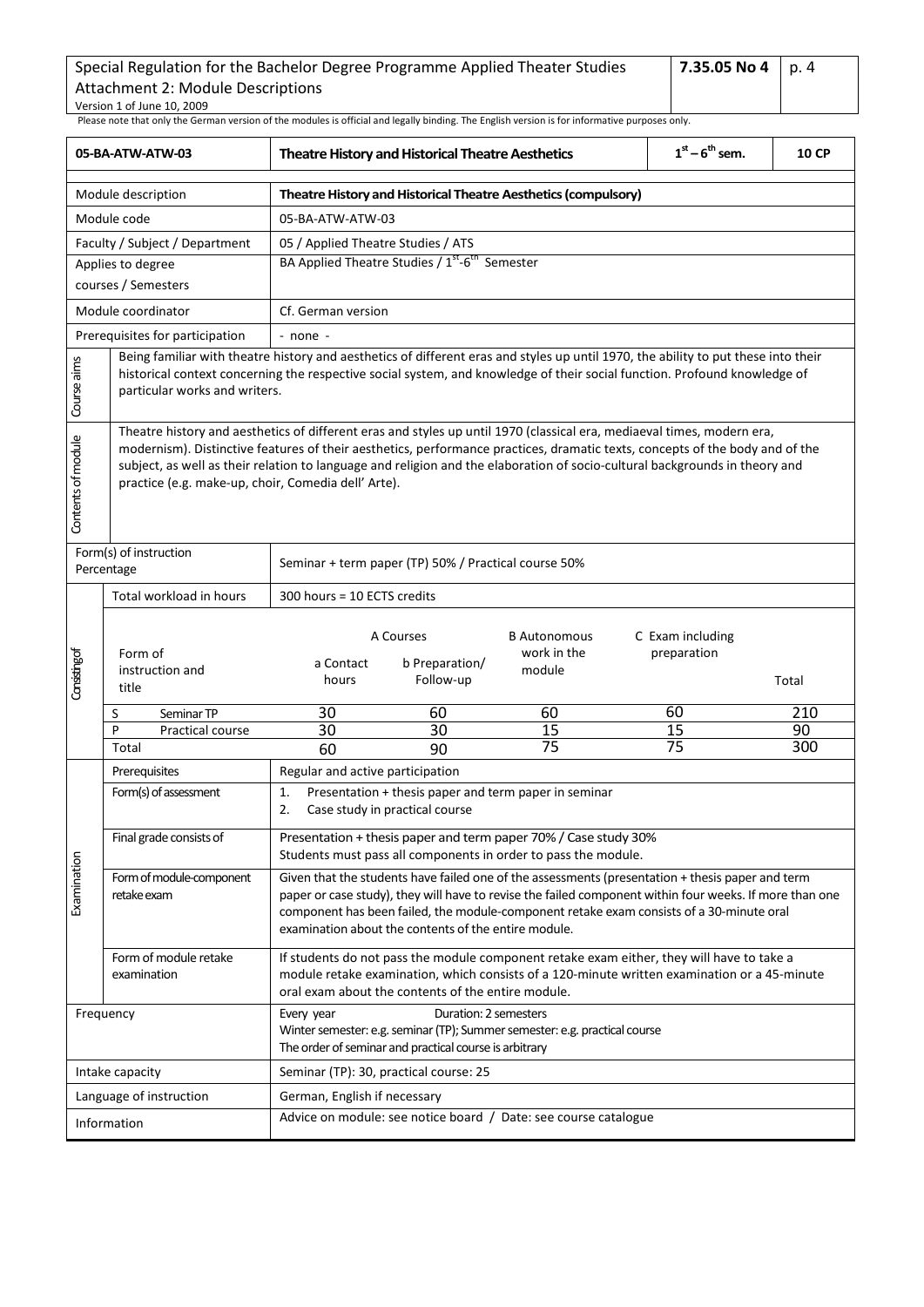| Special Regulation for the Bachelor Degree Programme Applied Theater Studies | 7.35.05 No 4 p. 5 |  |
|------------------------------------------------------------------------------|-------------------|--|
| Attachment 2: Module Descriptions                                            |                   |  |
| Version 1 of June 10, 2009                                                   |                   |  |

<span id="page-4-0"></span>

| 05-BA-ATW-ATW-04   |                                                                                                                                                                                                                                             | <b>Theory and Theatre</b>                                                                                                                                                                                                                                                                                                                                                                                                                                                                                                                                                                                                                            |                                                                                                               |                                                                                                                                                                                                                                                                                                            | $1st$ -6 <sup>th</sup> sem.     | <b>10 CP</b> |  |
|--------------------|---------------------------------------------------------------------------------------------------------------------------------------------------------------------------------------------------------------------------------------------|------------------------------------------------------------------------------------------------------------------------------------------------------------------------------------------------------------------------------------------------------------------------------------------------------------------------------------------------------------------------------------------------------------------------------------------------------------------------------------------------------------------------------------------------------------------------------------------------------------------------------------------------------|---------------------------------------------------------------------------------------------------------------|------------------------------------------------------------------------------------------------------------------------------------------------------------------------------------------------------------------------------------------------------------------------------------------------------------|---------------------------------|--------------|--|
|                    | Module description                                                                                                                                                                                                                          | Theory and Theatre (compulsory)                                                                                                                                                                                                                                                                                                                                                                                                                                                                                                                                                                                                                      |                                                                                                               |                                                                                                                                                                                                                                                                                                            |                                 |              |  |
|                    | Module code                                                                                                                                                                                                                                 | 05-BA-ATW-ATW-04                                                                                                                                                                                                                                                                                                                                                                                                                                                                                                                                                                                                                                     |                                                                                                               |                                                                                                                                                                                                                                                                                                            |                                 |              |  |
|                    | Faculty / Subject / Department                                                                                                                                                                                                              | 05 / Applied Theatre Studies / ATS                                                                                                                                                                                                                                                                                                                                                                                                                                                                                                                                                                                                                   |                                                                                                               |                                                                                                                                                                                                                                                                                                            |                                 |              |  |
|                    | Applies to degree<br>courses / Semesters                                                                                                                                                                                                    |                                                                                                                                                                                                                                                                                                                                                                                                                                                                                                                                                                                                                                                      | BA Applied Theatre Studies / 1 <sup>st</sup> -6 <sup>th</sup> semester                                        |                                                                                                                                                                                                                                                                                                            |                                 |              |  |
|                    | Module coordinator                                                                                                                                                                                                                          | Cf. German version                                                                                                                                                                                                                                                                                                                                                                                                                                                                                                                                                                                                                                   |                                                                                                               |                                                                                                                                                                                                                                                                                                            |                                 |              |  |
|                    | Prerequisites for participation                                                                                                                                                                                                             | - none -                                                                                                                                                                                                                                                                                                                                                                                                                                                                                                                                                                                                                                             |                                                                                                               |                                                                                                                                                                                                                                                                                                            |                                 |              |  |
| Course aims        | Students are acquainted with the most important theatre theories and enabled to identify theoretical problems and<br>formulate problem statements. They apply these theories and reflect on the interdependency between theatre and theory. |                                                                                                                                                                                                                                                                                                                                                                                                                                                                                                                                                                                                                                                      |                                                                                                               |                                                                                                                                                                                                                                                                                                            |                                 |              |  |
| Contents of module |                                                                                                                                                                                                                                             | Students are to work out the problems of Theatre Studies with the help of various theoretical - as for example dramaturgical,<br>semiotic, anthropological, post-structuralist, sociological or psychosemiotic - approaches. They are supposed to elaborate on<br>these problems and harness them for the analysis of concrete performances. In the seminar, students are provided with an<br>overview of important theoretical questions and positions, which are dealt with on the basis of examples. In the practice class,<br>they enhance their knowledge gained in the seminar both theoretically and practically (e.g. reading; AV tutorial). |                                                                                                               |                                                                                                                                                                                                                                                                                                            |                                 |              |  |
|                    | Form(s) of instruction<br>Percentage                                                                                                                                                                                                        |                                                                                                                                                                                                                                                                                                                                                                                                                                                                                                                                                                                                                                                      | Seminar + term paper (TP) 50% / Practical course 50%                                                          |                                                                                                                                                                                                                                                                                                            |                                 |              |  |
|                    | Total workload in hours                                                                                                                                                                                                                     | 300 hours = 10 ECTS credits                                                                                                                                                                                                                                                                                                                                                                                                                                                                                                                                                                                                                          |                                                                                                               |                                                                                                                                                                                                                                                                                                            |                                 |              |  |
| Considing of       | Form of<br>instruction and<br>title                                                                                                                                                                                                         | a Contact<br>hours                                                                                                                                                                                                                                                                                                                                                                                                                                                                                                                                                                                                                                   | A Courses<br>b Preparation/<br>Follow-up                                                                      | <b>B</b> Autonomous<br>work in the<br>module                                                                                                                                                                                                                                                               | C Exam including<br>preparation | Total        |  |
|                    | Seminar (TP)<br>S<br>P                                                                                                                                                                                                                      | 30                                                                                                                                                                                                                                                                                                                                                                                                                                                                                                                                                                                                                                                   | 60                                                                                                            | 60                                                                                                                                                                                                                                                                                                         | 60                              | 210<br>90    |  |
|                    | Reading/Practical course<br>Total                                                                                                                                                                                                           | 30<br>60                                                                                                                                                                                                                                                                                                                                                                                                                                                                                                                                                                                                                                             | 30<br>90                                                                                                      | 30<br>90                                                                                                                                                                                                                                                                                                   | 00<br>60                        | 300          |  |
|                    | Prerequisites                                                                                                                                                                                                                               | Regular and active participation                                                                                                                                                                                                                                                                                                                                                                                                                                                                                                                                                                                                                     |                                                                                                               |                                                                                                                                                                                                                                                                                                            |                                 |              |  |
|                    | Form(s) of assessment                                                                                                                                                                                                                       |                                                                                                                                                                                                                                                                                                                                                                                                                                                                                                                                                                                                                                                      | Presentation + thesis paper and term paper in seminar (TP)                                                    |                                                                                                                                                                                                                                                                                                            |                                 |              |  |
|                    | Final grade consists of                                                                                                                                                                                                                     | class/AV tutorial.                                                                                                                                                                                                                                                                                                                                                                                                                                                                                                                                                                                                                                   | Presentation + thesis paper and term paper 100%<br>The reading class/AV tutorial is not graded (pass or fail) | Students must receive a pass for their presentation, thesis and term paper as well as pass the reading                                                                                                                                                                                                     |                                 |              |  |
| Examination        | Form of module-component<br>retake exam                                                                                                                                                                                                     | module.                                                                                                                                                                                                                                                                                                                                                                                                                                                                                                                                                                                                                                              |                                                                                                               | Given that students have failed either presentation and thesis paper or term paper, they will have to<br>revise the failed component within four weeks. If more than one component has been failed, the<br>module-component retake exam consists of a 30-minute oral examination about the contents of the |                                 |              |  |
|                    | Form of module retake<br>examination                                                                                                                                                                                                        |                                                                                                                                                                                                                                                                                                                                                                                                                                                                                                                                                                                                                                                      | minute oral exam about the contents of the module.                                                            | If students do not pass the module component retake exam either, they will have to take a<br>module retake examination, which either consists of a 120-minute written examination or a 45-                                                                                                                 |                                 |              |  |
|                    | Frequency                                                                                                                                                                                                                                   | Every year<br>Duration: 2 semesters                                                                                                                                                                                                                                                                                                                                                                                                                                                                                                                                                                                                                  |                                                                                                               | Winter semester: e.g. seminar (TP)<br>Summer semester: e.g. practical course. The order of seminar and practical course is arbitrary                                                                                                                                                                       |                                 |              |  |
|                    | Intake capacity                                                                                                                                                                                                                             |                                                                                                                                                                                                                                                                                                                                                                                                                                                                                                                                                                                                                                                      | Seminar: 30, practical course 25 (15)                                                                         |                                                                                                                                                                                                                                                                                                            |                                 |              |  |
|                    | Language of instruction                                                                                                                                                                                                                     | German, English if necessary                                                                                                                                                                                                                                                                                                                                                                                                                                                                                                                                                                                                                         |                                                                                                               |                                                                                                                                                                                                                                                                                                            |                                 |              |  |
|                    | Information                                                                                                                                                                                                                                 | Advice on module: see notice board / Date: see course catalogue                                                                                                                                                                                                                                                                                                                                                                                                                                                                                                                                                                                      |                                                                                                               |                                                                                                                                                                                                                                                                                                            |                                 |              |  |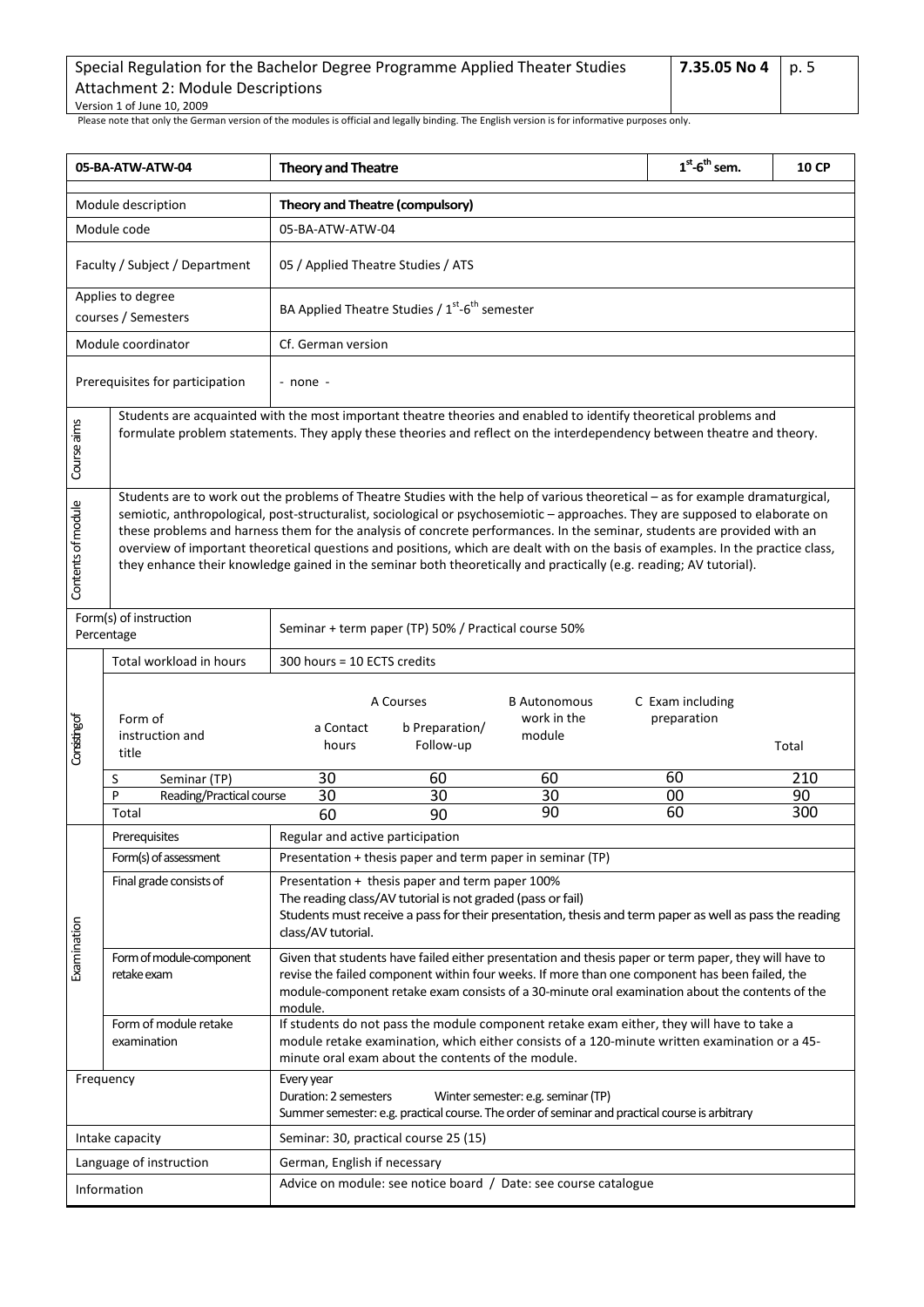| Special Regulation for the Bachelor Degree Programme Applied Theater Studies | 7.35.05 No 4   p. 6 |  |
|------------------------------------------------------------------------------|---------------------|--|
| Attachment 2: Module Descriptions                                            |                     |  |
| Version 1 of June 10, 2009                                                   |                     |  |

<span id="page-5-0"></span>

| 05-BA-ATW-ATW-05                                                                        |                                          | $1st$ -4 <sup>th</sup> sem.<br><b>Contemporary Theatrical Aesthetics and Performance I</b><br>10 CP                                                                                                                                                                                                                                                                                                                                                  |                                                                                                                                                                                                                                                                                                                 |                                                                                                                                  |                                    |       |  |  |
|-----------------------------------------------------------------------------------------|------------------------------------------|------------------------------------------------------------------------------------------------------------------------------------------------------------------------------------------------------------------------------------------------------------------------------------------------------------------------------------------------------------------------------------------------------------------------------------------------------|-----------------------------------------------------------------------------------------------------------------------------------------------------------------------------------------------------------------------------------------------------------------------------------------------------------------|----------------------------------------------------------------------------------------------------------------------------------|------------------------------------|-------|--|--|
|                                                                                         | Module description                       |                                                                                                                                                                                                                                                                                                                                                                                                                                                      | <b>Contemporary Theatrical Aesthetics and Performance I (compulsory)</b>                                                                                                                                                                                                                                        |                                                                                                                                  |                                    |       |  |  |
|                                                                                         | Module code                              |                                                                                                                                                                                                                                                                                                                                                                                                                                                      | 05-BA-ATW-ATW-05                                                                                                                                                                                                                                                                                                |                                                                                                                                  |                                    |       |  |  |
|                                                                                         | Faculty / Subject / Department           | 05 / Applied Theatre Studies / ATS                                                                                                                                                                                                                                                                                                                                                                                                                   |                                                                                                                                                                                                                                                                                                                 |                                                                                                                                  |                                    |       |  |  |
|                                                                                         | Applies to degree<br>courses / Semesters |                                                                                                                                                                                                                                                                                                                                                                                                                                                      | BA Applied Theatre Studies / 1st-4 <sup>th</sup> semester                                                                                                                                                                                                                                                       |                                                                                                                                  |                                    |       |  |  |
|                                                                                         | Module coordinator                       | Cf. German version                                                                                                                                                                                                                                                                                                                                                                                                                                   |                                                                                                                                                                                                                                                                                                                 |                                                                                                                                  |                                    |       |  |  |
|                                                                                         | Prerequisites for participation          | - none -                                                                                                                                                                                                                                                                                                                                                                                                                                             |                                                                                                                                                                                                                                                                                                                 |                                                                                                                                  |                                    |       |  |  |
| Course aims                                                                             |                                          |                                                                                                                                                                                                                                                                                                                                                                                                                                                      |                                                                                                                                                                                                                                                                                                                 | Being familiar with problems and basics of Contemporary Theatre Aesthetics and Performance: Performance Theory.                  |                                    |       |  |  |
| Contents of<br>module                                                                   |                                          | In this module, students get acquainted with the main features of research in Contemporary Theatre Aesthetics and<br>Performance both from a theoretical and a practical point of view; the information provided is based on the positions of<br>particular theatre artists or ensembles/groups. The main focus is on the aesthetic principles and methods of production of the<br>aesthetic forms and problems which are dealt with in the seminar. |                                                                                                                                                                                                                                                                                                                 |                                                                                                                                  |                                    |       |  |  |
| Form(s) of instruction<br>Seminar + term paper 50% / Practical course 50%<br>Percentage |                                          |                                                                                                                                                                                                                                                                                                                                                                                                                                                      |                                                                                                                                                                                                                                                                                                                 |                                                                                                                                  |                                    |       |  |  |
|                                                                                         | Total workload in hours                  |                                                                                                                                                                                                                                                                                                                                                                                                                                                      | 300 hours = 10 ECTS credits                                                                                                                                                                                                                                                                                     |                                                                                                                                  |                                    |       |  |  |
| Consisting of                                                                           | Form of<br>instruction and<br>title      | a Contact<br>hours                                                                                                                                                                                                                                                                                                                                                                                                                                   | A Courses<br>b Preparation/<br>Follow-up                                                                                                                                                                                                                                                                        | <b>B</b> Autonomous<br>work in the<br>module                                                                                     | C Exam including<br>preparation    | Total |  |  |
|                                                                                         | Seminar TP<br>S                          | 30                                                                                                                                                                                                                                                                                                                                                                                                                                                   | 60                                                                                                                                                                                                                                                                                                              | 60                                                                                                                               | 60                                 | 210   |  |  |
|                                                                                         | P<br>Practical course                    | 30                                                                                                                                                                                                                                                                                                                                                                                                                                                   | 30                                                                                                                                                                                                                                                                                                              | 15                                                                                                                               | 15                                 | 90    |  |  |
|                                                                                         | Total                                    | 60                                                                                                                                                                                                                                                                                                                                                                                                                                                   | 90                                                                                                                                                                                                                                                                                                              | 75                                                                                                                               | 75                                 | 300   |  |  |
|                                                                                         | Prerequisites                            | Active and regular participation                                                                                                                                                                                                                                                                                                                                                                                                                     |                                                                                                                                                                                                                                                                                                                 |                                                                                                                                  |                                    |       |  |  |
|                                                                                         | Form(s) of assessment                    | 1.<br>2.                                                                                                                                                                                                                                                                                                                                                                                                                                             | Case study in the practical course                                                                                                                                                                                                                                                                              | Presentation + thesis paper and term paper in seminar TP                                                                         |                                    |       |  |  |
|                                                                                         | Final grade consists of                  |                                                                                                                                                                                                                                                                                                                                                                                                                                                      |                                                                                                                                                                                                                                                                                                                 | Presentation + thesis paper and term paper 70%, case study 30%<br>Students must pass all components in order to pass the module. |                                    |       |  |  |
| Examination                                                                             | Form of module-component<br>retake exam  | entire module.                                                                                                                                                                                                                                                                                                                                                                                                                                       | Given that students have failed either presentation, thesis or term paper or case study, they will have<br>to revise the failed component within four weeks. If more than one component has been failed, the<br>module-component retake exam consists of a 30-minute oral examination about the contents of the |                                                                                                                                  |                                    |       |  |  |
|                                                                                         | Form of module retake<br>examination     |                                                                                                                                                                                                                                                                                                                                                                                                                                                      | If students do not pass the module-component retake exam either, they will have to take a<br>module retake examination, which consists either of a 120-minute written examination or a 45-<br>minute oral exam about the contents of the module.                                                                |                                                                                                                                  |                                    |       |  |  |
|                                                                                         | Frequency                                | Every year<br>Summer semester: e.g. practice course                                                                                                                                                                                                                                                                                                                                                                                                  | Duration: 2 semesters<br>The order of seminar and practice course is arbitrary                                                                                                                                                                                                                                  |                                                                                                                                  | Winter semester: e.g. seminar (TP) |       |  |  |
|                                                                                         | Intake capacity                          |                                                                                                                                                                                                                                                                                                                                                                                                                                                      | Seminar: 30, practical course 25 (15)                                                                                                                                                                                                                                                                           |                                                                                                                                  |                                    |       |  |  |
|                                                                                         | Language of instruction                  | German, English if necessary                                                                                                                                                                                                                                                                                                                                                                                                                         |                                                                                                                                                                                                                                                                                                                 |                                                                                                                                  |                                    |       |  |  |
|                                                                                         | Information                              |                                                                                                                                                                                                                                                                                                                                                                                                                                                      |                                                                                                                                                                                                                                                                                                                 | Advice on module: see notice board / Date: see course catalogue                                                                  |                                    |       |  |  |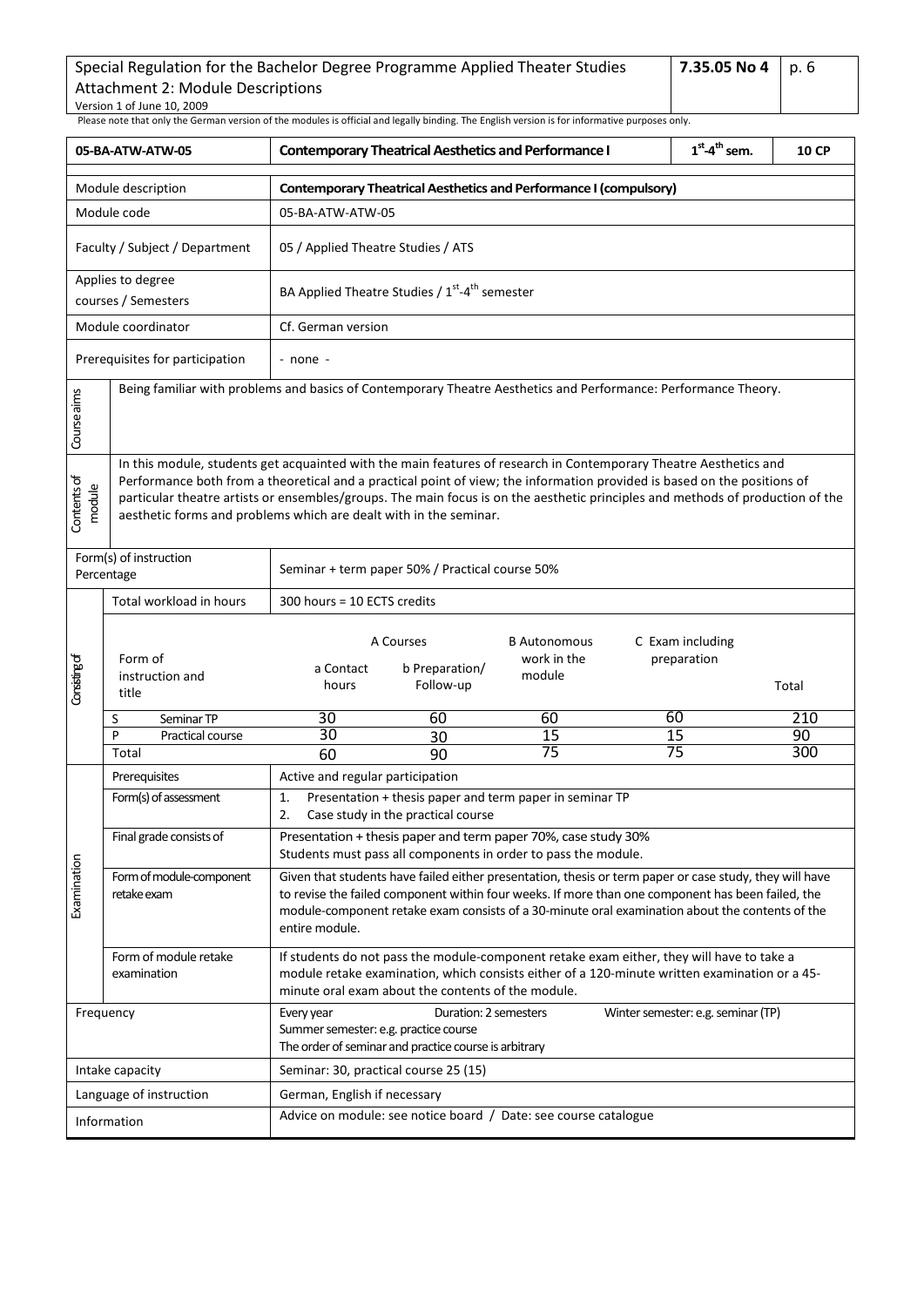| Special Regulation for the Bachelor Degree Programme Applied Theater Studies | 7.35.05 No 4   p. 7 |  |
|------------------------------------------------------------------------------|---------------------|--|
| Attachment 2: Module Descriptions                                            |                     |  |
| Version 1 of June 10, 2009                                                   |                     |  |

<span id="page-6-0"></span>

|                       | 05-BA-ATW-ATW-06                                                                                                                                                                                                                             | <b>Contemporary Theatrical Aesthetics and Performance II</b>                                                                                                                           |                                                                        |                                                                                                                                                                                                                                                                                                              | $3^{\text{rd}}$ -6 <sup>th</sup> sem. | <b>10CP</b>                     |           |
|-----------------------|----------------------------------------------------------------------------------------------------------------------------------------------------------------------------------------------------------------------------------------------|----------------------------------------------------------------------------------------------------------------------------------------------------------------------------------------|------------------------------------------------------------------------|--------------------------------------------------------------------------------------------------------------------------------------------------------------------------------------------------------------------------------------------------------------------------------------------------------------|---------------------------------------|---------------------------------|-----------|
|                       | Module description                                                                                                                                                                                                                           | <b>Contemporary Theatrical Aesthetics and Performance II (compulsory)</b>                                                                                                              |                                                                        |                                                                                                                                                                                                                                                                                                              |                                       |                                 |           |
|                       | Module code                                                                                                                                                                                                                                  | 05-BA-ATW-ATW-06                                                                                                                                                                       |                                                                        |                                                                                                                                                                                                                                                                                                              |                                       |                                 |           |
|                       | Faculty / Subject / Department                                                                                                                                                                                                               | 05 / Applied Theatre Studies / ATS                                                                                                                                                     |                                                                        |                                                                                                                                                                                                                                                                                                              |                                       |                                 |           |
|                       | Applies to degree<br>courses / Semesters                                                                                                                                                                                                     |                                                                                                                                                                                        | BA Applied Theatre Studies / 3 <sup>rd</sup> -6 <sup>th</sup> semester |                                                                                                                                                                                                                                                                                                              |                                       |                                 |           |
|                       | Module coordinator                                                                                                                                                                                                                           | Cf. German version                                                                                                                                                                     |                                                                        |                                                                                                                                                                                                                                                                                                              |                                       |                                 |           |
|                       | Prerequisites for participation                                                                                                                                                                                                              |                                                                                                                                                                                        |                                                                        | Successful completion of the module 'Contemporary Theatre Aesthetics and Performance I'                                                                                                                                                                                                                      |                                       |                                 |           |
| Course aims           | Questioning of the basics and problems of Contemporary Theatre Aesthetics and Performance within a scenic representation.                                                                                                                    |                                                                                                                                                                                        |                                                                        |                                                                                                                                                                                                                                                                                                              |                                       |                                 |           |
| Contents of<br>module | This module provides students with the basics of Contemporary Theatre Aesthetics and Performance from a practical point of<br>view. They are to test aesthetic principles and methods of production and develop their own artistic approach. |                                                                                                                                                                                        |                                                                        |                                                                                                                                                                                                                                                                                                              |                                       |                                 |           |
|                       | Form(s) of instruction<br>Percentage                                                                                                                                                                                                         |                                                                                                                                                                                        | Scenic project 66.6% / Practical course 33.3%                          |                                                                                                                                                                                                                                                                                                              |                                       |                                 |           |
|                       | Total workload in hours                                                                                                                                                                                                                      | 300 hours = 10 ECTS credits                                                                                                                                                            |                                                                        |                                                                                                                                                                                                                                                                                                              |                                       |                                 |           |
| Considing of          | Form of<br>instruction and<br>title                                                                                                                                                                                                          | a Contact<br>hours                                                                                                                                                                     | A Courses<br>b Preparation/<br>Follow-up                               | <b>B</b> Autonomous<br>work in the<br>module                                                                                                                                                                                                                                                                 |                                       | C Exam including<br>preparation | Total     |
|                       | Scenic project/own artistic performance<br>SP                                                                                                                                                                                                |                                                                                                                                                                                        | 30                                                                     | 45                                                                                                                                                                                                                                                                                                           |                                       | 60                              | 210       |
|                       | P<br>Practical course<br>Total                                                                                                                                                                                                               | 30<br>105                                                                                                                                                                              | 30<br>60                                                               | 15<br>55                                                                                                                                                                                                                                                                                                     |                                       | 15<br>75                        | 90<br>300 |
|                       | Prerequisites                                                                                                                                                                                                                                | Active and regular participation                                                                                                                                                       |                                                                        |                                                                                                                                                                                                                                                                                                              |                                       |                                 |           |
|                       | Form(s) of assessment                                                                                                                                                                                                                        | 1.<br>2.                                                                                                                                                                               | Case study in the practical course                                     | Autonomous work in form of a scenic project or an own artistic performance                                                                                                                                                                                                                                   |                                       |                                 |           |
|                       | Final grade consists of                                                                                                                                                                                                                      |                                                                                                                                                                                        |                                                                        | Scenic project or own artistic performance 70%, case study 30%<br>Students must pass all components in order to pass the module.                                                                                                                                                                             |                                       |                                 |           |
| Examination           | Form of module-component<br>retake exam                                                                                                                                                                                                      | contents of the entire module.                                                                                                                                                         |                                                                        | Given that students have failed either the scenic project or the own artistic performance, they will have<br>to write a term paper about their project within four weeks. If more than one component has been<br>failed, the module-component retake exam consists of a 30-minute oral examination about the |                                       |                                 |           |
|                       | Form of module retake<br>examination                                                                                                                                                                                                         |                                                                                                                                                                                        |                                                                        | If students do not pass the module-component retake exam either, they will have to take a<br>module retake examination, which consists either of a 120-minute written examination or a 45-<br>minute oral exam about the contents of the entire module.                                                      |                                       |                                 |           |
|                       | Frequency                                                                                                                                                                                                                                    | Duration: 2 semesters<br>Every year<br>Winter semester: e.g. scenic project<br>Summer semester: e.g. practical course<br>The order of scenic project and practical course is arbitrary |                                                                        |                                                                                                                                                                                                                                                                                                              |                                       |                                 |           |
|                       | Intake capacity                                                                                                                                                                                                                              |                                                                                                                                                                                        | Scenic project 20, practical course 25 (15)                            |                                                                                                                                                                                                                                                                                                              |                                       |                                 |           |
|                       | Language of instruction                                                                                                                                                                                                                      | German, English if necessary                                                                                                                                                           |                                                                        |                                                                                                                                                                                                                                                                                                              |                                       |                                 |           |
|                       | Information                                                                                                                                                                                                                                  |                                                                                                                                                                                        |                                                                        | Advice on module: see notice board / Date: see course catalogue                                                                                                                                                                                                                                              |                                       |                                 |           |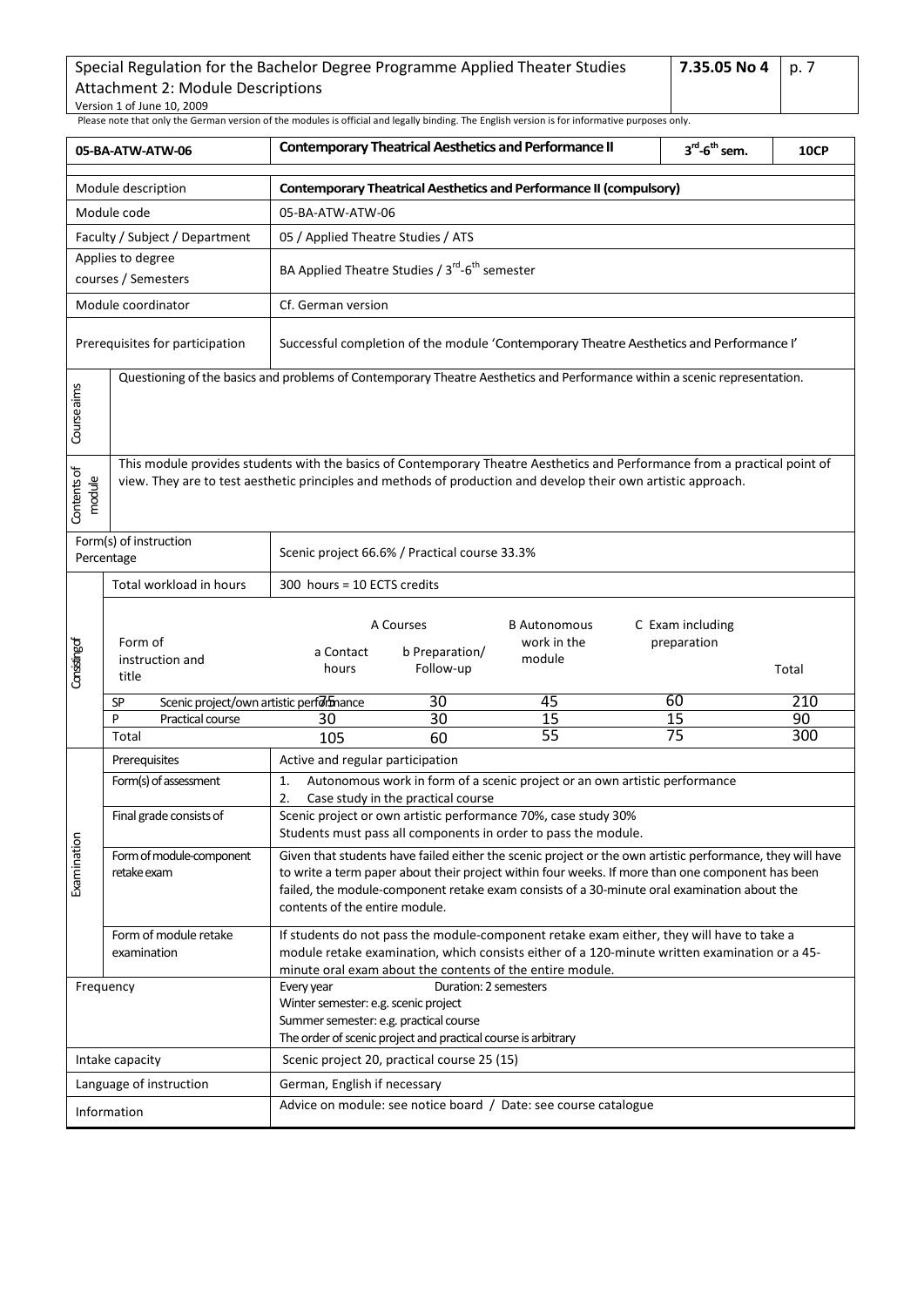**7.35.05 No 4** p. 8

<span id="page-7-0"></span>

| 05-BA-ATW-ATW-07   |                                                                                                                                                                                                                                                                                                                                                                                                                                                                                                                                                                                                                                                                                                                                                                                                                                                                                                                 | <b>Cultural Management</b>                                                                                                                                                                                                                              | $1st - 6th$ sem.                                                                                                                                                                                                                                                                                                                                                                                                                                                                 | <b>10 CP</b> |  |  |  |  |
|--------------------|-----------------------------------------------------------------------------------------------------------------------------------------------------------------------------------------------------------------------------------------------------------------------------------------------------------------------------------------------------------------------------------------------------------------------------------------------------------------------------------------------------------------------------------------------------------------------------------------------------------------------------------------------------------------------------------------------------------------------------------------------------------------------------------------------------------------------------------------------------------------------------------------------------------------|---------------------------------------------------------------------------------------------------------------------------------------------------------------------------------------------------------------------------------------------------------|----------------------------------------------------------------------------------------------------------------------------------------------------------------------------------------------------------------------------------------------------------------------------------------------------------------------------------------------------------------------------------------------------------------------------------------------------------------------------------|--------------|--|--|--|--|
|                    | Module description                                                                                                                                                                                                                                                                                                                                                                                                                                                                                                                                                                                                                                                                                                                                                                                                                                                                                              | <b>Cultural Management (compulsory)</b>                                                                                                                                                                                                                 |                                                                                                                                                                                                                                                                                                                                                                                                                                                                                  |              |  |  |  |  |
|                    | Module code                                                                                                                                                                                                                                                                                                                                                                                                                                                                                                                                                                                                                                                                                                                                                                                                                                                                                                     | 05-BA-ATW-ATW-07                                                                                                                                                                                                                                        |                                                                                                                                                                                                                                                                                                                                                                                                                                                                                  |              |  |  |  |  |
|                    | Faculty / Subject / Department                                                                                                                                                                                                                                                                                                                                                                                                                                                                                                                                                                                                                                                                                                                                                                                                                                                                                  | 05 / Applied Theatre Studies / ATS                                                                                                                                                                                                                      |                                                                                                                                                                                                                                                                                                                                                                                                                                                                                  |              |  |  |  |  |
|                    | Applies to degree                                                                                                                                                                                                                                                                                                                                                                                                                                                                                                                                                                                                                                                                                                                                                                                                                                                                                               | BA Applied Theatre Studies / 1 <sup>st</sup> -6 <sup>th</sup> semester                                                                                                                                                                                  |                                                                                                                                                                                                                                                                                                                                                                                                                                                                                  |              |  |  |  |  |
|                    | courses / Semesters                                                                                                                                                                                                                                                                                                                                                                                                                                                                                                                                                                                                                                                                                                                                                                                                                                                                                             |                                                                                                                                                                                                                                                         |                                                                                                                                                                                                                                                                                                                                                                                                                                                                                  |              |  |  |  |  |
|                    | Module coordinator                                                                                                                                                                                                                                                                                                                                                                                                                                                                                                                                                                                                                                                                                                                                                                                                                                                                                              | Cf. German version                                                                                                                                                                                                                                      |                                                                                                                                                                                                                                                                                                                                                                                                                                                                                  |              |  |  |  |  |
|                    | Prerequisites for participation                                                                                                                                                                                                                                                                                                                                                                                                                                                                                                                                                                                                                                                                                                                                                                                                                                                                                 | $-$ none $-$<br>Knowledge about the basic framework of planning, organisation and realisation of cultural projects and forms of organisation                                                                                                            |                                                                                                                                                                                                                                                                                                                                                                                                                                                                                  |              |  |  |  |  |
| Course<br>aims     | of cultural institutions.                                                                                                                                                                                                                                                                                                                                                                                                                                                                                                                                                                                                                                                                                                                                                                                                                                                                                       |                                                                                                                                                                                                                                                         |                                                                                                                                                                                                                                                                                                                                                                                                                                                                                  |              |  |  |  |  |
| Contents of module | This module provides an overview of different forms of cultural, theatre, and /or concert management and serves as a<br>preparation for dramaturgical tasks beyond the university context. Contents of seminar: forms of organisation and production,<br>public relations, website design, festival dramaturgy, financing models/fundraising, theatre law, copyright, discussion of<br>alternative models. Optionally, students can apply their theoretical knowledge by being part of the organising team of one of<br>the two local theatre festivals Theatermaschine or Diskurs. They are assigned responsible tasks and experience firsthand the<br>process of organising a festival from the first planning stage to the follow-up. Students taking part in either Theatermaschine or<br>Diskurs do not have to take Seminar 1 and the practical course; a seminar containing 'Theatre Law' is compulsory. |                                                                                                                                                                                                                                                         |                                                                                                                                                                                                                                                                                                                                                                                                                                                                                  |              |  |  |  |  |
|                    | Form(s) of instruction<br>Seminar 33.3%, seminar 'Theatre Law' 33.3%, practical course 33.3%,<br>Percentage<br>Or<br>Festival organisation 66.6%, seminar 'Theatre Law' 33.3%                                                                                                                                                                                                                                                                                                                                                                                                                                                                                                                                                                                                                                                                                                                                   |                                                                                                                                                                                                                                                         |                                                                                                                                                                                                                                                                                                                                                                                                                                                                                  |              |  |  |  |  |
|                    | Total workload in hours                                                                                                                                                                                                                                                                                                                                                                                                                                                                                                                                                                                                                                                                                                                                                                                                                                                                                         | 300 hours = 10 ECTS credits                                                                                                                                                                                                                             |                                                                                                                                                                                                                                                                                                                                                                                                                                                                                  |              |  |  |  |  |
| Considing of       | Form of<br>instruction and<br>title                                                                                                                                                                                                                                                                                                                                                                                                                                                                                                                                                                                                                                                                                                                                                                                                                                                                             | A Courses<br><b>B</b> Autonomous<br>work in the<br>b Preparation/<br>a Contact<br>module<br>Follow-up<br>hours                                                                                                                                          | C Exam including<br>preparation                                                                                                                                                                                                                                                                                                                                                                                                                                                  | Total        |  |  |  |  |
|                    | Seminar 1/Festival organisation30 (-)<br>S                                                                                                                                                                                                                                                                                                                                                                                                                                                                                                                                                                                                                                                                                                                                                                                                                                                                      | 30 (105)<br>$30(-)$                                                                                                                                                                                                                                     | 30(45)                                                                                                                                                                                                                                                                                                                                                                                                                                                                           | 120          |  |  |  |  |
|                    | S<br>Seminar 2 'Theatre Law'<br>P<br>Practical course                                                                                                                                                                                                                                                                                                                                                                                                                                                                                                                                                                                                                                                                                                                                                                                                                                                           | 30<br>30<br>30<br>30<br>15<br>30                                                                                                                                                                                                                        | $15(-)$                                                                                                                                                                                                                                                                                                                                                                                                                                                                          | 90<br>90     |  |  |  |  |
|                    | Total                                                                                                                                                                                                                                                                                                                                                                                                                                                                                                                                                                                                                                                                                                                                                                                                                                                                                                           | 75 (105)<br>90(60)<br>90(60)                                                                                                                                                                                                                            | 45                                                                                                                                                                                                                                                                                                                                                                                                                                                                               | 300          |  |  |  |  |
|                    | Prerequisites                                                                                                                                                                                                                                                                                                                                                                                                                                                                                                                                                                                                                                                                                                                                                                                                                                                                                                   | Regular and active participation                                                                                                                                                                                                                        |                                                                                                                                                                                                                                                                                                                                                                                                                                                                                  |              |  |  |  |  |
|                    | Form(s) of assessment                                                                                                                                                                                                                                                                                                                                                                                                                                                                                                                                                                                                                                                                                                                                                                                                                                                                                           | Short presentation + thesis paper or exam in Seminar 1<br>1.<br>Case study in practical course<br>2.<br>Or<br>Independent work in the organising team of Theatermaschine or Diskurs<br>1.                                                               |                                                                                                                                                                                                                                                                                                                                                                                                                                                                                  |              |  |  |  |  |
| Examination        | Final grade consists of                                                                                                                                                                                                                                                                                                                                                                                                                                                                                                                                                                                                                                                                                                                                                                                                                                                                                         | Short presentation + thesis paper or exam 70%, case study 30%<br>Or<br>Independent work in the organising team of Theatermaschine or Diskurs + festival report 100%                                                                                     |                                                                                                                                                                                                                                                                                                                                                                                                                                                                                  |              |  |  |  |  |
|                    | Form of module-component<br>retake exam                                                                                                                                                                                                                                                                                                                                                                                                                                                                                                                                                                                                                                                                                                                                                                                                                                                                         | four weeks. If more than one component has been failed, the module-component retake exam                                                                                                                                                                | Students must pass all components in order to pass the module.<br>Given that students have failed one of the assessments, they will have to either revise their work<br>(festival report, case study), retake the exam or hand in a summary of their short presentation<br>within four weeks. If students do not fulfil the requirements of their independent work in the<br>organising team, they will have to write a term paper about the organisation of the festival within |              |  |  |  |  |
|                    | Form of module retake<br>examination                                                                                                                                                                                                                                                                                                                                                                                                                                                                                                                                                                                                                                                                                                                                                                                                                                                                            | If students do not pass the module-component retake exam either, they will have to take a<br>module retake examination, which consists either of a 120-minute written examination or a 45-<br>minute oral exam about the contents of the entire module. |                                                                                                                                                                                                                                                                                                                                                                                                                                                                                  |              |  |  |  |  |
|                    | Frequency                                                                                                                                                                                                                                                                                                                                                                                                                                                                                                                                                                                                                                                                                                                                                                                                                                                                                                       | Duration: 2 semesters<br>Every year<br>Winter semester: e.g. festival organisation, practical course; Summer semester: e.g. Seminar 'Theatre Law'<br>The order of the classes/activities is arbitrary                                                   |                                                                                                                                                                                                                                                                                                                                                                                                                                                                                  |              |  |  |  |  |
|                    | Intake capacity                                                                                                                                                                                                                                                                                                                                                                                                                                                                                                                                                                                                                                                                                                                                                                                                                                                                                                 | Seminar 1,2: 30, festival organisation: 10, practical course: 25                                                                                                                                                                                        |                                                                                                                                                                                                                                                                                                                                                                                                                                                                                  |              |  |  |  |  |
|                    | Language of instruction                                                                                                                                                                                                                                                                                                                                                                                                                                                                                                                                                                                                                                                                                                                                                                                                                                                                                         | German, English if necessary                                                                                                                                                                                                                            |                                                                                                                                                                                                                                                                                                                                                                                                                                                                                  |              |  |  |  |  |
|                    | Information                                                                                                                                                                                                                                                                                                                                                                                                                                                                                                                                                                                                                                                                                                                                                                                                                                                                                                     | Advice on module: see notice board / Date: see course catalogue                                                                                                                                                                                         |                                                                                                                                                                                                                                                                                                                                                                                                                                                                                  |              |  |  |  |  |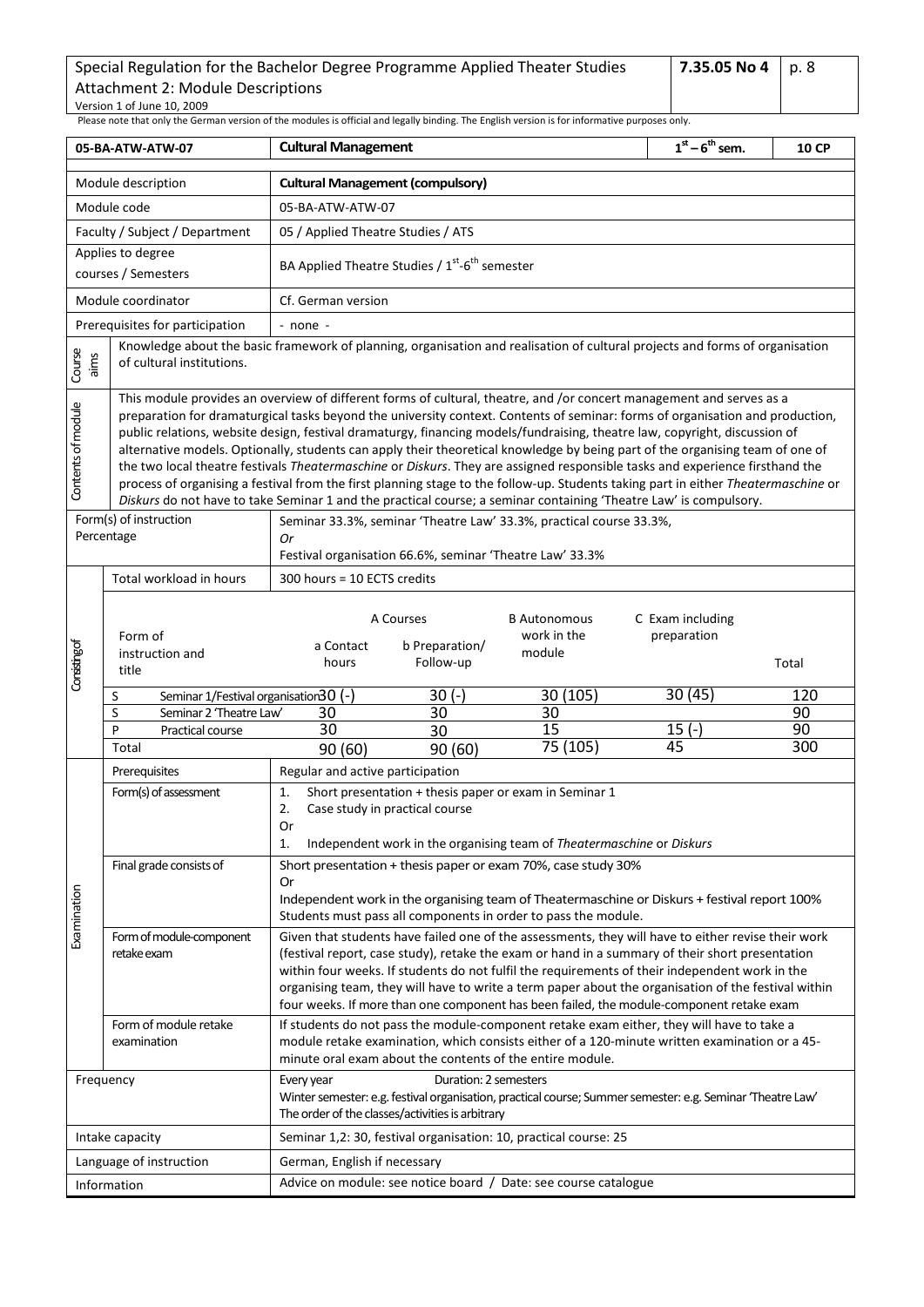| Special Regulation for the Bachelor Degree Programme Applied Theater Studies | 7.35.05 No 4   p. 9 |  |
|------------------------------------------------------------------------------|---------------------|--|
| Attachment 2: Module Descriptions                                            |                     |  |
| Version 1 of June 10, 2009                                                   |                     |  |

<span id="page-8-0"></span>

| 05-BA-ATW-ATW-08                                                                                                                                                                                                                                                                                                                   |                                      | <b>Guest Module</b>                                                                                                               |                                                                            |                                              | During the semester break, e.g. after 4 <sup>th</sup> sem.                                         | <b>10 CP</b> |  |
|------------------------------------------------------------------------------------------------------------------------------------------------------------------------------------------------------------------------------------------------------------------------------------------------------------------------------------|--------------------------------------|-----------------------------------------------------------------------------------------------------------------------------------|----------------------------------------------------------------------------|----------------------------------------------|----------------------------------------------------------------------------------------------------|--------------|--|
|                                                                                                                                                                                                                                                                                                                                    | Module description                   | <b>Guest Module (compulsory)</b>                                                                                                  |                                                                            |                                              |                                                                                                    |              |  |
|                                                                                                                                                                                                                                                                                                                                    | Module code                          | 05-BA-ATW-ATW-08                                                                                                                  |                                                                            |                                              |                                                                                                    |              |  |
| Faculty / Subject / Department                                                                                                                                                                                                                                                                                                     |                                      | 05 / Applied Theatre Studies / ATS                                                                                                |                                                                            |                                              |                                                                                                    |              |  |
|                                                                                                                                                                                                                                                                                                                                    | Applies to degree                    |                                                                                                                                   |                                                                            |                                              |                                                                                                    |              |  |
|                                                                                                                                                                                                                                                                                                                                    | courses / Semesters                  | BA Applied Theatre Studies /                                                                                                      | during the semester break, for example, after the 4 <sup>th</sup> semester |                                              |                                                                                                    |              |  |
|                                                                                                                                                                                                                                                                                                                                    | Module coordinator                   | Cf. German version                                                                                                                |                                                                            |                                              |                                                                                                    |              |  |
|                                                                                                                                                                                                                                                                                                                                    | Prerequisites for participation      | - none -                                                                                                                          |                                                                            |                                              |                                                                                                    |              |  |
| Students become acquainted with working processes by doing an internship in a reputable cultural/artistic institution.<br>Course aims<br>Professional orientation and acquisition of professional basics. Connections to professional institutions. Ability to<br>independently reflect on working processes.                      |                                      |                                                                                                                                   |                                                                            |                                              |                                                                                                    |              |  |
| Temporary participation in, support, observation, description, and discussion of production processes in an established theatre,<br>Contents of<br>musical theatre, broadcasting, film or television institution, as well as in reputable institutions of cultural management, festival<br>module<br>organisation, and publishing. |                                      |                                                                                                                                   |                                                                            |                                              |                                                                                                    |              |  |
| Form(s) of instruction<br>Percentage                                                                                                                                                                                                                                                                                               |                                      | Work experience in an established institution according to an agreement with the module<br>coordinator and an internship contract |                                                                            |                                              |                                                                                                    |              |  |
|                                                                                                                                                                                                                                                                                                                                    | Total workload in hours              | 300 hours = 10 ECTS credits                                                                                                       |                                                                            |                                              |                                                                                                    |              |  |
| Considing of                                                                                                                                                                                                                                                                                                                       | Form of<br>instruction and<br>title  | a Contact<br>hours                                                                                                                | A Courses<br>b Preparation/<br>Follow-up                                   | <b>B</b> Autonomous<br>work in the<br>module | C Exam including<br>preparation                                                                    | Total        |  |
|                                                                                                                                                                                                                                                                                                                                    | Trainee Module                       | 160                                                                                                                               | 40                                                                         | 100                                          |                                                                                                    | 300          |  |
|                                                                                                                                                                                                                                                                                                                                    | Total                                | 160                                                                                                                               | 40                                                                         | 100                                          |                                                                                                    | 300          |  |
|                                                                                                                                                                                                                                                                                                                                    | Prerequisites                        | an internship contract.                                                                                                           |                                                                            |                                              | Internship in an established institution according to an agreement with the module coordinator and |              |  |
|                                                                                                                                                                                                                                                                                                                                    | Form(s) of assessment                |                                                                                                                                   |                                                                            |                                              | Colloquium with the module coordinator and trainee report with certificate of completion           |              |  |
| Examination                                                                                                                                                                                                                                                                                                                        | Final grade consists of              | (internship contract)                                                                                                             | Colloquium and report are graded as Pass/Fail                              |                                              |                                                                                                    |              |  |
|                                                                                                                                                                                                                                                                                                                                    | Form of module retake<br>examination |                                                                                                                                   | Individual decision by the internship committee                            |                                              |                                                                                                    |              |  |
| Frequency                                                                                                                                                                                                                                                                                                                          |                                      | Every year                                                                                                                        |                                                                            | Duration: at least 4 weeks                   | Semester break                                                                                     |              |  |
|                                                                                                                                                                                                                                                                                                                                    | Intake capacity                      | Individual                                                                                                                        |                                                                            |                                              |                                                                                                    |              |  |
|                                                                                                                                                                                                                                                                                                                                    | Language of instruction              | German, English if necessary                                                                                                      |                                                                            |                                              |                                                                                                    |              |  |
|                                                                                                                                                                                                                                                                                                                                    | Information                          | Advice on module and literature: individual in colloquium with module coordinator / Date:<br>individual                           |                                                                            |                                              |                                                                                                    |              |  |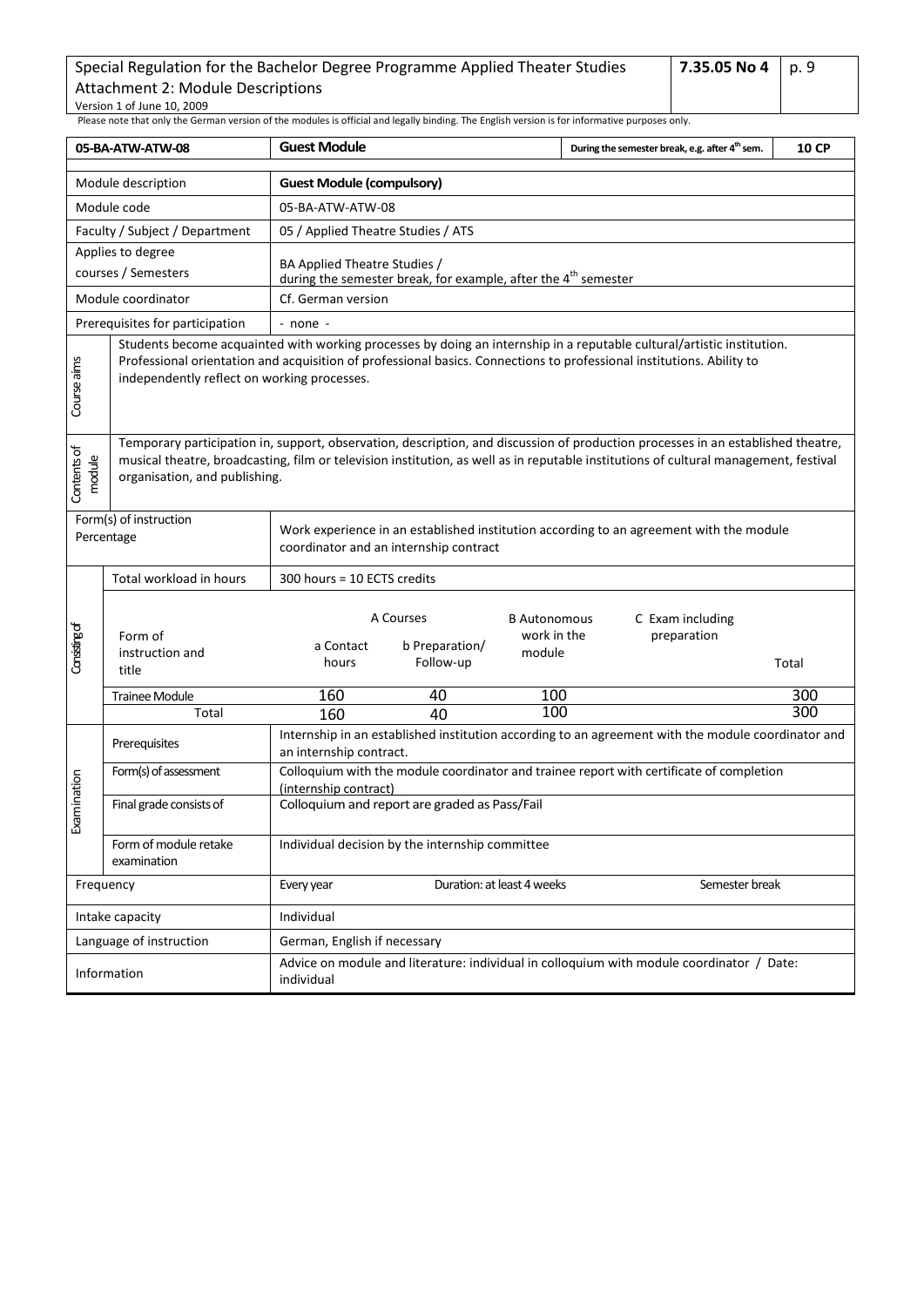<span id="page-9-0"></span>Please note that only the German version of the modules is official and legally binding. The English version is for informative purposes only. **05-BA-ATW-ATW-09 Theatre and the Media 1 st – 6 th sem. 10 CP** Module description **Theatre and the Media (elective)** Module code  $\overline{05-BA-AT}$ W-ATW-09 Faculty / Subject / Department | 05 / Applied Theatre Studies / ATS Applies to degree courses / Semesters **BA Applied Theatre Studies / 1<sup>st</sup>-6<sup>th</sup> semester** Module coordinator **Cf.** German version Prerequisites for participation  $\vert$  - none -Acquisition of theoretical and/or practical media competencies. Knowledge of media theories. Course aims Ability to analyse and reflect on media phenomena. Students are introduced to the aesthetics and history of the media and deepen their gained knowledge. They will have a closer Contents of module Contents of module look at various media theories and test the interaction or independency of the media which are part of aesthetic processes. Furthermore, they will analyse interdependencies in the media and the discourse of its presence. Students will be dealing with individual media artists, media terminology, media analysis, cultural industry, analogue and digital media. These are, for example, film, digital media, acoustic art, but also Avid, Final Cut Pro, MAX MSP, Logig (sequencer software), light design, video production, animated graphics, web design etc. Form(s) of instruction Seminar + term paper (TP) 50% / Practical course 50% or Percentage Scenic project 66.6% / Practical course 33.3% Total workload in hours  $\begin{vmatrix} 300 \text{ hours} = 10 \text{ ECTS} \end{vmatrix}$ A Courses B Autonomous C Exam including Form of work in the preparation Considing of a Contact b Preparation/ module instruction and Follow-up hours Total title30 (75) 30 S/SP Seminar / Scenic project 90 (30) 60 (45) 210 30 15 15 90 P Practical course 30 Total 75 (60) 45 300 60 (105) 120 (60) Prerequisites Regular and active participation Form(s) of assessment  $\vert 1.$  Short presentation + thesis paper or exam in seminar Or autonomous achievement in scenic project 2. Case study in practical course Final grade consists of  $\vert$  Short presentation + thesis paper or exam Or Scenic project 70% Examination Case study 30% **Examination** Students must pass all components in order to pass the module. Form of module-component Given that students have failed one of the assessments, they will have to either revise their work retake exam (presentation, case study) or retake the exam within four weeks. If students do not fulfil requirements of their scenic project, they will have to write a project-related term paper within four weeks. If more than one component has been failed, the module-component retake exam consists of a 30-minute oral examination about the contents of the entire module. Form of module retake If students do not pass the module-component retake exam either, they will have to take a examination module retake examination, which consists either of a 120-minute written examination or a 45 minute oral exam about the contents of the entire module. Frequency **Every year** Every year **Duration: 2 semesters** Winter semester: e.g. seminar(TP)/Scenic project Summer semester: e.g. practical course The order of the classes/activities is arbitr Intake capacity Seminar (TP): 30 / Scenic project: 20, practical course 25 (15) Language of instruction **German**, English if necessary Information **Advice on module: see notice board** / Date: see course catalogue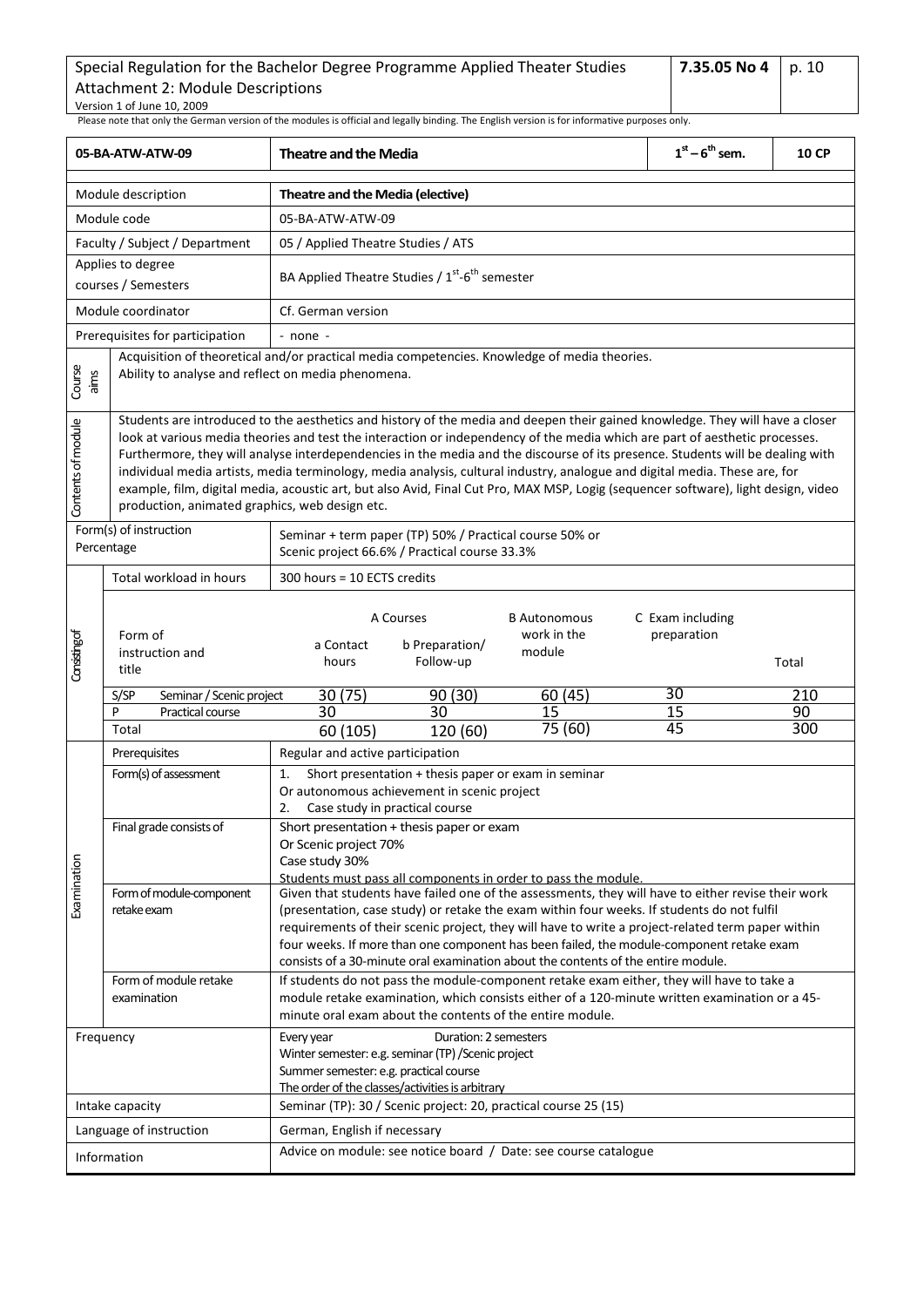| Special Regulation for the Bachelor Degree Programme Applied Theater Studies | 7.35.05 No 4   p. 11 |  |
|------------------------------------------------------------------------------|----------------------|--|
| Attachment 2: Module Descriptions                                            |                      |  |
| Version 1 of June 10, 2009                                                   |                      |  |

<span id="page-10-0"></span>

| 05-BA-ATW-ATW-10      |                                                                                                                                                                                                                                                                                                                                                                                                                                                                                                                               | <b>Theatre and Music</b>                                                                                                                                                                                                                                                                                                                                                                                                                                                                   | $1st - 6th$ sem.                | <b>10 CP</b> |  |  |  |  |
|-----------------------|-------------------------------------------------------------------------------------------------------------------------------------------------------------------------------------------------------------------------------------------------------------------------------------------------------------------------------------------------------------------------------------------------------------------------------------------------------------------------------------------------------------------------------|--------------------------------------------------------------------------------------------------------------------------------------------------------------------------------------------------------------------------------------------------------------------------------------------------------------------------------------------------------------------------------------------------------------------------------------------------------------------------------------------|---------------------------------|--------------|--|--|--|--|
|                       | Module description                                                                                                                                                                                                                                                                                                                                                                                                                                                                                                            | <b>Theatre and Music (elective)</b>                                                                                                                                                                                                                                                                                                                                                                                                                                                        |                                 |              |  |  |  |  |
|                       | Module code                                                                                                                                                                                                                                                                                                                                                                                                                                                                                                                   | 05-BA-ATW-ATW-10                                                                                                                                                                                                                                                                                                                                                                                                                                                                           |                                 |              |  |  |  |  |
|                       | Faculty / Subject / Department                                                                                                                                                                                                                                                                                                                                                                                                                                                                                                | 05 / Applied Theatre Studies / ATS                                                                                                                                                                                                                                                                                                                                                                                                                                                         |                                 |              |  |  |  |  |
|                       | Applies to degree<br>courses / Semesters                                                                                                                                                                                                                                                                                                                                                                                                                                                                                      | BA Applied Theatre Studies / 1st-6 <sup>th</sup> semester                                                                                                                                                                                                                                                                                                                                                                                                                                  |                                 |              |  |  |  |  |
|                       | Module coordinator                                                                                                                                                                                                                                                                                                                                                                                                                                                                                                            | Cf. German version                                                                                                                                                                                                                                                                                                                                                                                                                                                                         |                                 |              |  |  |  |  |
|                       | Prerequisites for participation                                                                                                                                                                                                                                                                                                                                                                                                                                                                                               | $-$ none $-$                                                                                                                                                                                                                                                                                                                                                                                                                                                                               |                                 |              |  |  |  |  |
| Course<br>aims        |                                                                                                                                                                                                                                                                                                                                                                                                                                                                                                                               | Students are engaged in scientific or artistic work in the field of theatre and music. They gain skills and experience in<br>analysing and reflecting on aesthetic productions in this area. Furthermore, compositional and technical abilities regarding<br>audio and sound editing programs are enhanced and trained.                                                                                                                                                                    |                                 |              |  |  |  |  |
| Contents of<br>module | Function and significance of sound or music for performing arts are described and analysed in theory and practice (e.g. audio<br>plays, scenic concerts, soundtracks, musical theatre, and sound installations). Historical and contemporary productions will<br>serve as examples (e.g. musical theatre, theatre and film music, voice, audio dramas, and sound installations). In the practice<br>class, skills and abilities in, for example, Pro tools, Logic Audio, MAX MSP, Surround 5.1 etc. are enhanced and trained. |                                                                                                                                                                                                                                                                                                                                                                                                                                                                                            |                                 |              |  |  |  |  |
|                       | Form(s) of instruction<br>Percentage                                                                                                                                                                                                                                                                                                                                                                                                                                                                                          | Seminar + term paper 50% / Practical course 50% or<br>scenic project 66.6% / practical course 33.3%                                                                                                                                                                                                                                                                                                                                                                                        |                                 |              |  |  |  |  |
|                       | Total workload in hours                                                                                                                                                                                                                                                                                                                                                                                                                                                                                                       | 300 hours = 10 ECTS credits                                                                                                                                                                                                                                                                                                                                                                                                                                                                |                                 |              |  |  |  |  |
| Considing of          | Form of<br>instruction and<br>title                                                                                                                                                                                                                                                                                                                                                                                                                                                                                           | A Courses<br><b>B</b> Autonomous<br>work in the<br>b Preparation/<br>a Contact<br>module<br>Follow-up<br>hours                                                                                                                                                                                                                                                                                                                                                                             | C Exam including<br>preparation | Total        |  |  |  |  |
|                       | S/SP<br>Seminar / Scenic project                                                                                                                                                                                                                                                                                                                                                                                                                                                                                              | 30(75)<br>90(30)<br>60(45)                                                                                                                                                                                                                                                                                                                                                                                                                                                                 | 30                              | 210          |  |  |  |  |
|                       | P<br>Practical course<br>Total                                                                                                                                                                                                                                                                                                                                                                                                                                                                                                | 30<br>30<br>15<br>75 (60)<br>60 (105)<br>120 (60)                                                                                                                                                                                                                                                                                                                                                                                                                                          | 15<br>45                        | 90<br>300    |  |  |  |  |
|                       | Prerequisites                                                                                                                                                                                                                                                                                                                                                                                                                                                                                                                 | Regular and active participation                                                                                                                                                                                                                                                                                                                                                                                                                                                           |                                 |              |  |  |  |  |
|                       | Form(s) of assessment                                                                                                                                                                                                                                                                                                                                                                                                                                                                                                         | 1. Short presentation + thesis paper or exam in seminar<br>Or<br>1. autonomous achievement in scenic project<br>2. Case study in practical course                                                                                                                                                                                                                                                                                                                                          |                                 |              |  |  |  |  |
| Examination           | Final grade consists of                                                                                                                                                                                                                                                                                                                                                                                                                                                                                                       | Short presentation + thesis paper or exam<br>Or<br>Scenic project 70%<br>Case study 30%<br>Students must pass all components in order to pass the module.                                                                                                                                                                                                                                                                                                                                  |                                 |              |  |  |  |  |
|                       | Form of module-component<br>retake exam                                                                                                                                                                                                                                                                                                                                                                                                                                                                                       | Given that students have failed one of the assessments, they will have to either revise their work<br>(presentation, case study) or retake the exam within four weeks. If students do not fulfil the<br>requirements of their scenic project, they will have to write a project-related term paper within<br>four weeks. If more than one component has been failed, the module-component retake exam<br>consists of a 30-minute oral examination about the contents of the entire module. |                                 |              |  |  |  |  |
|                       | Form of module retake<br>examination                                                                                                                                                                                                                                                                                                                                                                                                                                                                                          | If students do not pass the module-component retake exam either, they will have to take a<br>module retake examination, which consist either of a 120-minute written examination or a 45-<br>minute oral exam about the contents of the entire module.                                                                                                                                                                                                                                     |                                 |              |  |  |  |  |
|                       | Frequency                                                                                                                                                                                                                                                                                                                                                                                                                                                                                                                     | Duration: 2 semesters<br>Every year<br>Winter semester: e.g. seminar (TP)/ Scenic project<br>Summer semester: e.g. practical course<br>The order of the classes/activities is arbitrary                                                                                                                                                                                                                                                                                                    |                                 |              |  |  |  |  |
|                       | Intake capacity                                                                                                                                                                                                                                                                                                                                                                                                                                                                                                               | Seminar (TP): 30 / Scenic project: 20, practical course 25 (15)                                                                                                                                                                                                                                                                                                                                                                                                                            |                                 |              |  |  |  |  |
|                       | Language of instruction                                                                                                                                                                                                                                                                                                                                                                                                                                                                                                       | German, English if necessary                                                                                                                                                                                                                                                                                                                                                                                                                                                               |                                 |              |  |  |  |  |
|                       | Information                                                                                                                                                                                                                                                                                                                                                                                                                                                                                                                   | Advice on module: see notice board / Date: see course catalogue                                                                                                                                                                                                                                                                                                                                                                                                                            |                                 |              |  |  |  |  |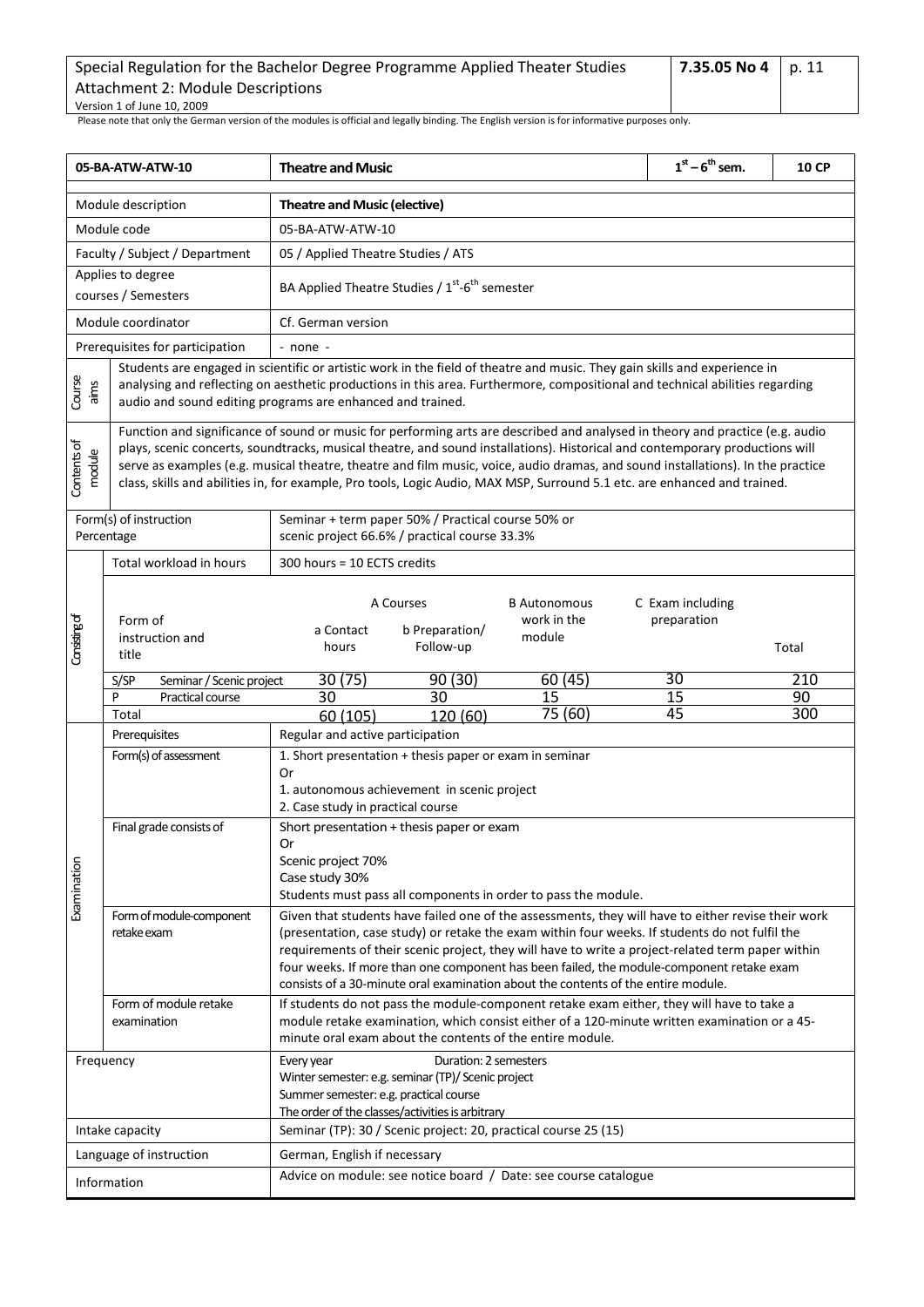<span id="page-11-0"></span>

| 05-BA-ATW-ATW-11                                                                                                                                 |                                                                                                                                                                                                                                                                                                                                                                                                                                                                                                                                                                                                                                                                                | <b>Theatre and Dance</b>                                                                                                                                                                                                                                                                                                                                                                                                                                                                   |                                          |                                                                 | $1st$ -6 <sup>th</sup> sem.                                                                   | 10 CP |  |  |
|--------------------------------------------------------------------------------------------------------------------------------------------------|--------------------------------------------------------------------------------------------------------------------------------------------------------------------------------------------------------------------------------------------------------------------------------------------------------------------------------------------------------------------------------------------------------------------------------------------------------------------------------------------------------------------------------------------------------------------------------------------------------------------------------------------------------------------------------|--------------------------------------------------------------------------------------------------------------------------------------------------------------------------------------------------------------------------------------------------------------------------------------------------------------------------------------------------------------------------------------------------------------------------------------------------------------------------------------------|------------------------------------------|-----------------------------------------------------------------|-----------------------------------------------------------------------------------------------|-------|--|--|
|                                                                                                                                                  | Module description                                                                                                                                                                                                                                                                                                                                                                                                                                                                                                                                                                                                                                                             | Theatre and Dance (elective)                                                                                                                                                                                                                                                                                                                                                                                                                                                               |                                          |                                                                 |                                                                                               |       |  |  |
|                                                                                                                                                  | Module code                                                                                                                                                                                                                                                                                                                                                                                                                                                                                                                                                                                                                                                                    | 05-BA-ATW-ATW-11                                                                                                                                                                                                                                                                                                                                                                                                                                                                           |                                          |                                                                 |                                                                                               |       |  |  |
|                                                                                                                                                  | Faculty / Subject / Department                                                                                                                                                                                                                                                                                                                                                                                                                                                                                                                                                                                                                                                 | 05 / Applied Theatre Studies / ATS                                                                                                                                                                                                                                                                                                                                                                                                                                                         |                                          |                                                                 |                                                                                               |       |  |  |
|                                                                                                                                                  | Applies to degree<br>courses / Semesters                                                                                                                                                                                                                                                                                                                                                                                                                                                                                                                                                                                                                                       | BA Applied Theatre Studies / 1 <sup>st</sup> -6 <sup>th</sup> semester                                                                                                                                                                                                                                                                                                                                                                                                                     |                                          |                                                                 |                                                                                               |       |  |  |
|                                                                                                                                                  | Module coordinator                                                                                                                                                                                                                                                                                                                                                                                                                                                                                                                                                                                                                                                             | Cf. German version                                                                                                                                                                                                                                                                                                                                                                                                                                                                         |                                          |                                                                 |                                                                                               |       |  |  |
|                                                                                                                                                  | Prerequisites for participation                                                                                                                                                                                                                                                                                                                                                                                                                                                                                                                                                                                                                                                | - none -                                                                                                                                                                                                                                                                                                                                                                                                                                                                                   |                                          |                                                                 |                                                                                               |       |  |  |
| Course<br>aims                                                                                                                                   | Students develop an understanding of different concepts of the body, theoretical aspects of dancing and movement, and historical<br>aspects of dance. They are expected to be able to analyse polemic processes and gain practical experience in basic sequences of<br>movement of different dance and movement styles.                                                                                                                                                                                                                                                                                                                                                        |                                                                                                                                                                                                                                                                                                                                                                                                                                                                                            |                                          |                                                                 |                                                                                               |       |  |  |
| Contents of module                                                                                                                               | Description and analysis of European and non-European dance and movement styles as well as historical developments,<br>paying particular consideration to dance avant-garde; dance and movement in the context of different types of theatre;<br>dance theatre; discussion of theoretical aspects of dance, as for example, concepts of the body, conceptions of the individual,<br>dance and text, dance and the media (e.g. dance videos, dancing films); analysis of and reflection on paradigmatic<br>choreographies and choreographers; practical experience in different dance and movement styles as well as specific<br>techniques (e.g. improvisation, choreography). |                                                                                                                                                                                                                                                                                                                                                                                                                                                                                            |                                          |                                                                 |                                                                                               |       |  |  |
| Form(s) of instruction<br>Seminar + term paper (TP) 50% / Practical course 50% or<br>scenic project 66.6% / practical course 33.3%<br>Percentage |                                                                                                                                                                                                                                                                                                                                                                                                                                                                                                                                                                                                                                                                                |                                                                                                                                                                                                                                                                                                                                                                                                                                                                                            |                                          |                                                                 |                                                                                               |       |  |  |
|                                                                                                                                                  | Total workload in hours                                                                                                                                                                                                                                                                                                                                                                                                                                                                                                                                                                                                                                                        | 300 hours = 10 ECTS credits                                                                                                                                                                                                                                                                                                                                                                                                                                                                |                                          |                                                                 |                                                                                               |       |  |  |
| Consisting of                                                                                                                                    | Form of<br>instruction and<br>title                                                                                                                                                                                                                                                                                                                                                                                                                                                                                                                                                                                                                                            | a Contact<br>hours                                                                                                                                                                                                                                                                                                                                                                                                                                                                         | A Courses<br>b Preparation/<br>Follow-up | <b>B</b> Autonomous<br>work in the<br>module                    | C Exam including<br>preparation                                                               | Total |  |  |
|                                                                                                                                                  | S/SP<br>Seminar / Scenic project                                                                                                                                                                                                                                                                                                                                                                                                                                                                                                                                                                                                                                               | 30 (75)                                                                                                                                                                                                                                                                                                                                                                                                                                                                                    | 90 (30)                                  | 60(45)                                                          | 30                                                                                            | 210   |  |  |
|                                                                                                                                                  | P<br>Practical course                                                                                                                                                                                                                                                                                                                                                                                                                                                                                                                                                                                                                                                          | 30                                                                                                                                                                                                                                                                                                                                                                                                                                                                                         | 30                                       | 15                                                              | 15                                                                                            | 90    |  |  |
|                                                                                                                                                  | Total                                                                                                                                                                                                                                                                                                                                                                                                                                                                                                                                                                                                                                                                          | 60(105)<br>Regular and active participation                                                                                                                                                                                                                                                                                                                                                                                                                                                | 120 (60)                                 | 75 (60)                                                         | 45                                                                                            | 300   |  |  |
|                                                                                                                                                  | Prerequisites<br>Form(s) of assessment                                                                                                                                                                                                                                                                                                                                                                                                                                                                                                                                                                                                                                         | 1. Short presentation + thesis paper or exam in seminar<br>Or<br>1. autonomous achievement in scenic project<br>2. Case study in practical course                                                                                                                                                                                                                                                                                                                                          |                                          |                                                                 |                                                                                               |       |  |  |
|                                                                                                                                                  | Final grade consists of                                                                                                                                                                                                                                                                                                                                                                                                                                                                                                                                                                                                                                                        | Short presentation + thesis paper or exam                                                                                                                                                                                                                                                                                                                                                                                                                                                  |                                          |                                                                 |                                                                                               |       |  |  |
|                                                                                                                                                  |                                                                                                                                                                                                                                                                                                                                                                                                                                                                                                                                                                                                                                                                                | Or                                                                                                                                                                                                                                                                                                                                                                                                                                                                                         |                                          |                                                                 |                                                                                               |       |  |  |
| Examination                                                                                                                                      |                                                                                                                                                                                                                                                                                                                                                                                                                                                                                                                                                                                                                                                                                | Scenic project 70%<br>Case study 30%                                                                                                                                                                                                                                                                                                                                                                                                                                                       |                                          |                                                                 |                                                                                               |       |  |  |
|                                                                                                                                                  |                                                                                                                                                                                                                                                                                                                                                                                                                                                                                                                                                                                                                                                                                | Students must pass all components in order to pass the module.                                                                                                                                                                                                                                                                                                                                                                                                                             |                                          |                                                                 |                                                                                               |       |  |  |
|                                                                                                                                                  | Form of module-component<br>retake exam                                                                                                                                                                                                                                                                                                                                                                                                                                                                                                                                                                                                                                        | Given that students have failed one of the assessments, they will have to either revise their work<br>(presentation, case study) or retake the exam within four weeks. If students do not fulfil the<br>requirements of their scenic project, they will have to write a project-related term paper within<br>four weeks. If more than one component has been failed, the module-component retake exam<br>consists of a 30-minute oral examination about the contents of the entire module. |                                          |                                                                 |                                                                                               |       |  |  |
|                                                                                                                                                  | Form of module retake                                                                                                                                                                                                                                                                                                                                                                                                                                                                                                                                                                                                                                                          |                                                                                                                                                                                                                                                                                                                                                                                                                                                                                            |                                          |                                                                 | If students do not pass the module-component retake exam either, they will have to take a     |       |  |  |
|                                                                                                                                                  | examination                                                                                                                                                                                                                                                                                                                                                                                                                                                                                                                                                                                                                                                                    | minute oral exam about the contents of the entire module.                                                                                                                                                                                                                                                                                                                                                                                                                                  |                                          |                                                                 | module retake examination, which consists either of a 120-minute written examination or a 45- |       |  |  |
| Frequency                                                                                                                                        |                                                                                                                                                                                                                                                                                                                                                                                                                                                                                                                                                                                                                                                                                | Every year                                                                                                                                                                                                                                                                                                                                                                                                                                                                                 | Duration: 2 semesters                    |                                                                 |                                                                                               |       |  |  |
|                                                                                                                                                  |                                                                                                                                                                                                                                                                                                                                                                                                                                                                                                                                                                                                                                                                                | Winter semester: e.g. seminar (TP) / scenic project<br>Summer semester: e.g. practical course<br>The order of the classes/activities is arbitrary                                                                                                                                                                                                                                                                                                                                          |                                          |                                                                 |                                                                                               |       |  |  |
|                                                                                                                                                  | Intake capacity                                                                                                                                                                                                                                                                                                                                                                                                                                                                                                                                                                                                                                                                |                                                                                                                                                                                                                                                                                                                                                                                                                                                                                            |                                          | Seminar (TP): 30 / Scenic project: 20, practical course 25 (15) |                                                                                               |       |  |  |
|                                                                                                                                                  | Language of instruction                                                                                                                                                                                                                                                                                                                                                                                                                                                                                                                                                                                                                                                        | German, English if necessary                                                                                                                                                                                                                                                                                                                                                                                                                                                               |                                          |                                                                 |                                                                                               |       |  |  |
|                                                                                                                                                  | Information                                                                                                                                                                                                                                                                                                                                                                                                                                                                                                                                                                                                                                                                    | Advice on module: see notice board / Date: see course catalogue                                                                                                                                                                                                                                                                                                                                                                                                                            |                                          |                                                                 |                                                                                               |       |  |  |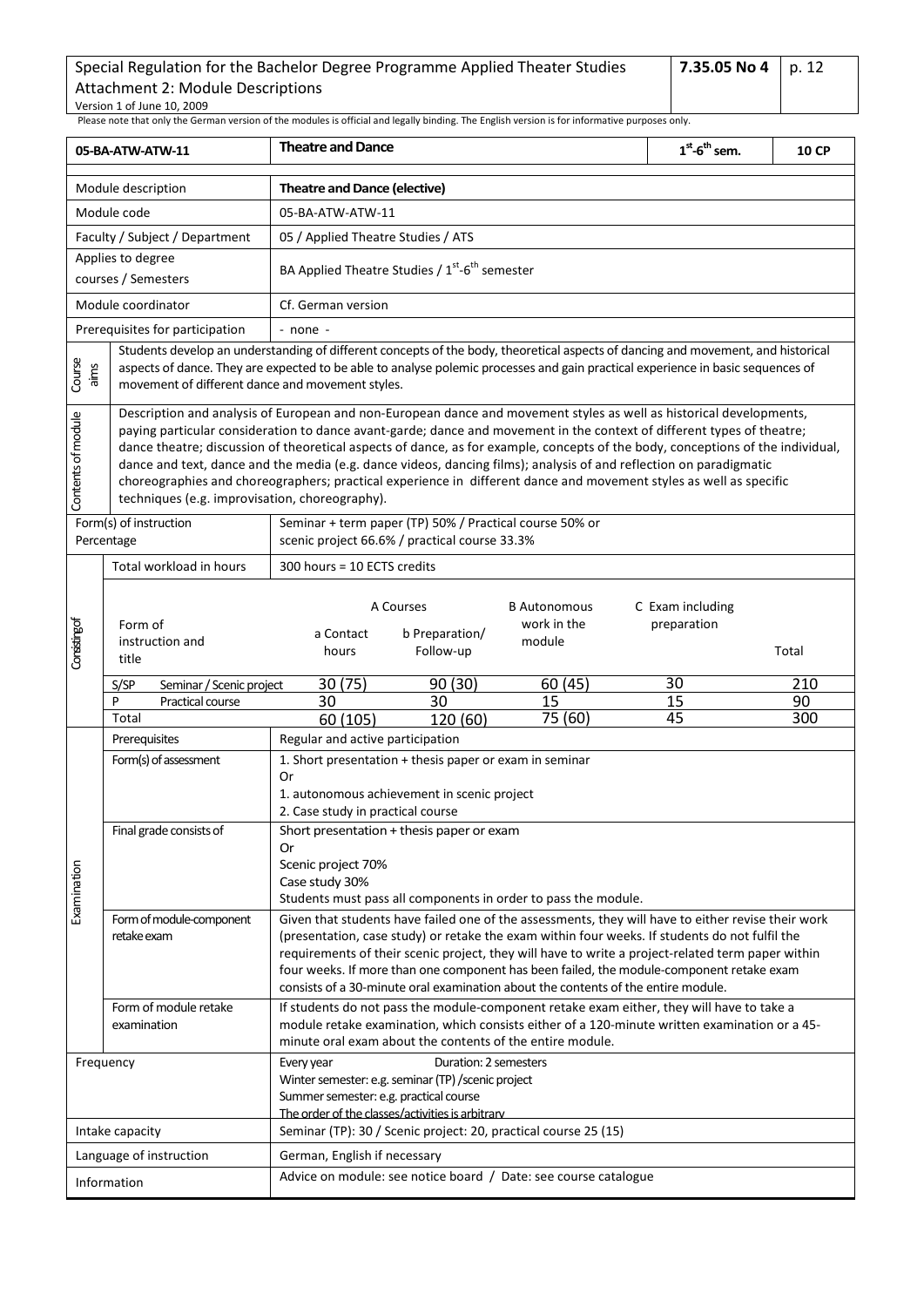<span id="page-12-0"></span>

| 05-BA-ATW-ATW-12   |                                                                                                                                                                                                                                                                                                                                                                                                                                                                                                                                                                                                                                                                                                                                                   | <b>Non-European Theatre</b>                                                                                                                                                                                                                                                                                                                                                                                                                                                                | $1st$ -6 <sup>th</sup> sem.     | <b>10 CP</b> |  |  |  |  |  |
|--------------------|---------------------------------------------------------------------------------------------------------------------------------------------------------------------------------------------------------------------------------------------------------------------------------------------------------------------------------------------------------------------------------------------------------------------------------------------------------------------------------------------------------------------------------------------------------------------------------------------------------------------------------------------------------------------------------------------------------------------------------------------------|--------------------------------------------------------------------------------------------------------------------------------------------------------------------------------------------------------------------------------------------------------------------------------------------------------------------------------------------------------------------------------------------------------------------------------------------------------------------------------------------|---------------------------------|--------------|--|--|--|--|--|
|                    | Module description                                                                                                                                                                                                                                                                                                                                                                                                                                                                                                                                                                                                                                                                                                                                | Non-European Theatre (elective)                                                                                                                                                                                                                                                                                                                                                                                                                                                            |                                 |              |  |  |  |  |  |
|                    | Module code                                                                                                                                                                                                                                                                                                                                                                                                                                                                                                                                                                                                                                                                                                                                       | 05-BA-ATW-ATW-12                                                                                                                                                                                                                                                                                                                                                                                                                                                                           |                                 |              |  |  |  |  |  |
|                    | Faculty / Subject / Department                                                                                                                                                                                                                                                                                                                                                                                                                                                                                                                                                                                                                                                                                                                    | 05 / Applied Theatre Studies / ATS                                                                                                                                                                                                                                                                                                                                                                                                                                                         |                                 |              |  |  |  |  |  |
|                    | Applies to degree<br>courses / Semesters                                                                                                                                                                                                                                                                                                                                                                                                                                                                                                                                                                                                                                                                                                          | BA Applied Theatre Studies / 1 <sup>st</sup> -6 <sup>th</sup> semester                                                                                                                                                                                                                                                                                                                                                                                                                     |                                 |              |  |  |  |  |  |
|                    | Module coordinator                                                                                                                                                                                                                                                                                                                                                                                                                                                                                                                                                                                                                                                                                                                                | Cf. German version                                                                                                                                                                                                                                                                                                                                                                                                                                                                         |                                 |              |  |  |  |  |  |
|                    | Prerequisites for participation                                                                                                                                                                                                                                                                                                                                                                                                                                                                                                                                                                                                                                                                                                                   | $-$ none $-$                                                                                                                                                                                                                                                                                                                                                                                                                                                                               |                                 |              |  |  |  |  |  |
| Course aims        | Students gain an insight into various non-European forms of theatre, as for example, Japanese Kabuki and Noh Theatre. They deal<br>with their specific aesthetics, dramatic arts, and contents as well as their historical development, topicality, and function.<br>Furthermore, historical and cultural background and distinctive features will be examined. Students will acquire knowledge about<br>the reception of the respective aesthetics in Europe and reflect on their topicality; in addition, they will independently work on<br>theory and practice of non-European theatre.                                                                                                                                                       |                                                                                                                                                                                                                                                                                                                                                                                                                                                                                            |                                 |              |  |  |  |  |  |
| Contents of module | Introduction to non-European theatre, highlighting certain forms of theatre, as for example, Japanese Kabuki and Noh Theatre,<br>Indian Kathakali, and Balinese Dance Theatre. Distinctive features of their aesthetics, performance practice, texts as well as<br>social and cultural background and interrelations. Reflection on distinctive features and differences to European theatre<br>aesthetics.<br>European reception history and topicality of non-European forms of theatre or rather a possible interest of contemporary<br>European theatre in the matter. Practical testing of non-European theatre forms, respectively single elements of non-European<br>theatre aesthetics (e.g. body movement and training, Kathak, Aikido). |                                                                                                                                                                                                                                                                                                                                                                                                                                                                                            |                                 |              |  |  |  |  |  |
|                    | Form(s) of instruction<br>Percentage                                                                                                                                                                                                                                                                                                                                                                                                                                                                                                                                                                                                                                                                                                              | Seminar + term paper (TP) 50% / Practical course 50% or<br>scenic project 66.6% / practical course 33.3%                                                                                                                                                                                                                                                                                                                                                                                   |                                 |              |  |  |  |  |  |
|                    | Total workload in hours                                                                                                                                                                                                                                                                                                                                                                                                                                                                                                                                                                                                                                                                                                                           | 300 hours = 10 ECTS credits                                                                                                                                                                                                                                                                                                                                                                                                                                                                |                                 |              |  |  |  |  |  |
| Consisting of      | Form of<br>instruction and<br>title                                                                                                                                                                                                                                                                                                                                                                                                                                                                                                                                                                                                                                                                                                               | A Courses<br><b>B</b> Autonomous<br>work in the<br>b Preparation/<br>a Contact<br>module<br>Follow-up<br>hours                                                                                                                                                                                                                                                                                                                                                                             | C Exam including<br>preparation | Total        |  |  |  |  |  |
|                    | Seminar / Scenic project<br>S                                                                                                                                                                                                                                                                                                                                                                                                                                                                                                                                                                                                                                                                                                                     | 30(75)<br>90(30)<br>60(45)                                                                                                                                                                                                                                                                                                                                                                                                                                                                 | 30                              | 210          |  |  |  |  |  |
|                    | P<br>Practical course<br>Total                                                                                                                                                                                                                                                                                                                                                                                                                                                                                                                                                                                                                                                                                                                    | 30<br>15<br>30<br>75 (60)                                                                                                                                                                                                                                                                                                                                                                                                                                                                  | $\overline{15}$<br>45           | 900<br>300   |  |  |  |  |  |
|                    |                                                                                                                                                                                                                                                                                                                                                                                                                                                                                                                                                                                                                                                                                                                                                   | 60 (105)<br>120 (60)                                                                                                                                                                                                                                                                                                                                                                                                                                                                       |                                 |              |  |  |  |  |  |
|                    | Prerequisites<br>Form(s) of assessment                                                                                                                                                                                                                                                                                                                                                                                                                                                                                                                                                                                                                                                                                                            | Active and regular participation<br>1. Short presentation + thesis paper or exam in seminar                                                                                                                                                                                                                                                                                                                                                                                                |                                 |              |  |  |  |  |  |
|                    | Final grade consists of                                                                                                                                                                                                                                                                                                                                                                                                                                                                                                                                                                                                                                                                                                                           | Or<br>1. autonomous achievement in scenic project<br>2. Case study in practical course                                                                                                                                                                                                                                                                                                                                                                                                     |                                 |              |  |  |  |  |  |
| Examination        |                                                                                                                                                                                                                                                                                                                                                                                                                                                                                                                                                                                                                                                                                                                                                   | Short presentation + thesis paper or exam<br>Or<br>Scenic project 70%<br>Case study 30%<br>Students must pass all components in order to pass the module.                                                                                                                                                                                                                                                                                                                                  |                                 |              |  |  |  |  |  |
|                    | Form of module-component<br>retake exam                                                                                                                                                                                                                                                                                                                                                                                                                                                                                                                                                                                                                                                                                                           | Given that students have failed one of the assessments, they will have to either revise their work<br>(presentation, case study) or retake the exam within four weeks. If students do not fulfil the<br>requirements of their scenic project, they will have to write a project-related term paper within<br>four weeks. If more than one component has been failed, the module-component retake exam<br>consists of a 30-minute oral examination about the contents of the entire module. |                                 |              |  |  |  |  |  |
|                    | Form of module retake<br>examination                                                                                                                                                                                                                                                                                                                                                                                                                                                                                                                                                                                                                                                                                                              | If students do not pass the module-component retake exam either, they will have to take a<br>module retake examination, which consists either of a 120-minute written examination or a 45-<br>minute oral exam about the contents of the entire module.                                                                                                                                                                                                                                    |                                 |              |  |  |  |  |  |
|                    | Frequency                                                                                                                                                                                                                                                                                                                                                                                                                                                                                                                                                                                                                                                                                                                                         | Duration: 2 semesters<br>Every year<br>Winter semester: e.g. seminar (TP)/Scenic project; Summer semester: e.g. practical course<br>The order of the classes/activities is arbitrary                                                                                                                                                                                                                                                                                                       |                                 |              |  |  |  |  |  |
|                    | Intake capacity                                                                                                                                                                                                                                                                                                                                                                                                                                                                                                                                                                                                                                                                                                                                   | Seminar(TP): 30 / Scenic project: 20, practical course 25 (15)                                                                                                                                                                                                                                                                                                                                                                                                                             |                                 |              |  |  |  |  |  |
|                    | Language of instruction                                                                                                                                                                                                                                                                                                                                                                                                                                                                                                                                                                                                                                                                                                                           | German, English if necessary                                                                                                                                                                                                                                                                                                                                                                                                                                                               |                                 |              |  |  |  |  |  |
| Information        |                                                                                                                                                                                                                                                                                                                                                                                                                                                                                                                                                                                                                                                                                                                                                   | Advice on module: see notice board / Date: see course catalogue                                                                                                                                                                                                                                                                                                                                                                                                                            |                                 |              |  |  |  |  |  |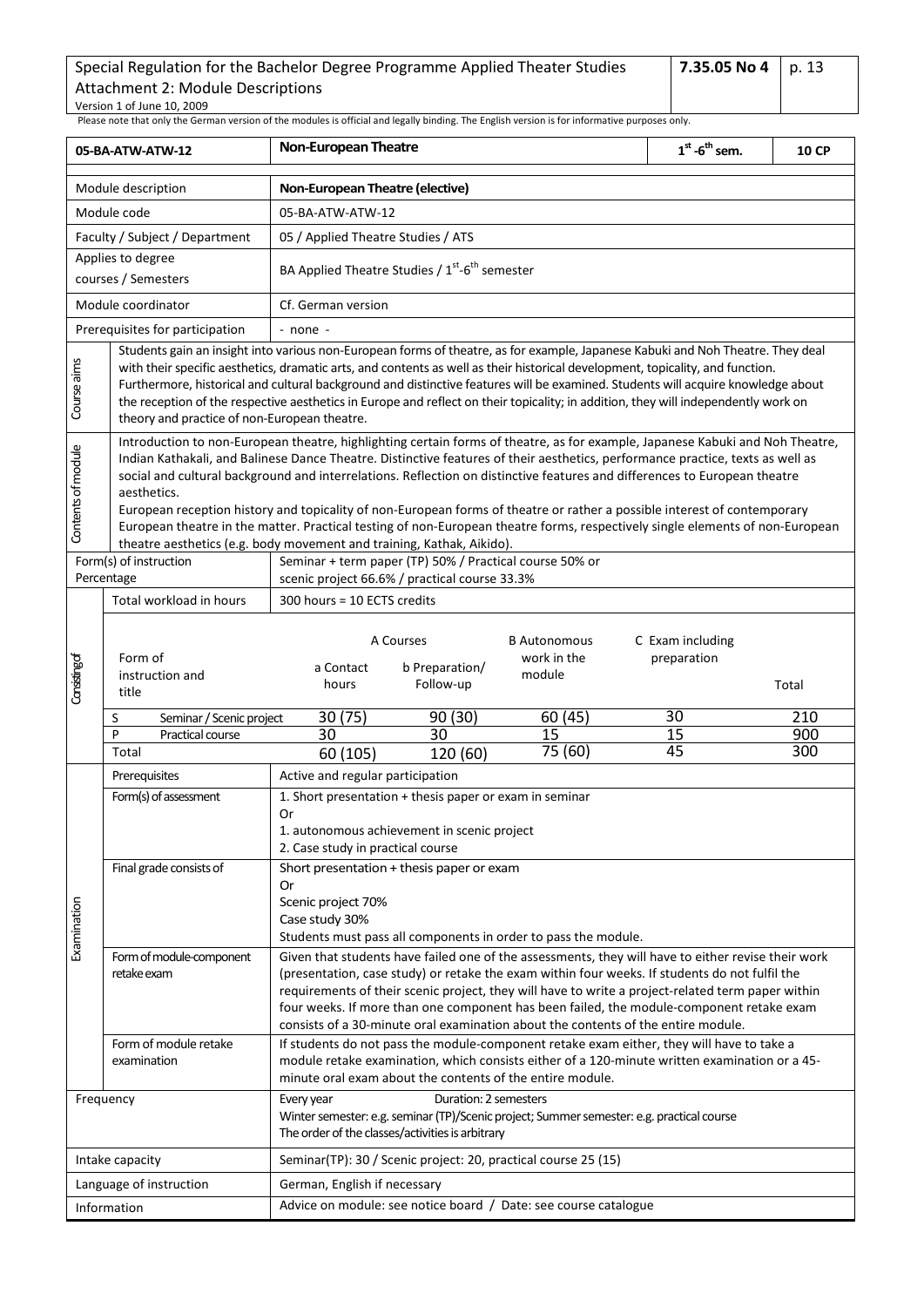| Special Regulation for the Bachelor Degree Programme Applied Theater Studies | l 7.35.05 No 4 | p.14 |
|------------------------------------------------------------------------------|----------------|------|
| Attachment 2: Module Descriptions                                            |                |      |
| Version 1 of June 10, 2009                                                   |                |      |

<span id="page-13-0"></span>

|                       | 05-BA-ATW-DLW-13                                                                                                                                                         |                                                                                            | <b>German Literary Studies for Applied Theatre Studies</b>                                                                                                                                                                                                                                                                                                    | $1st$ -6 <sup>th</sup> sem.                                                                                                                                                                | 10 CP                           |            |  |  |
|-----------------------|--------------------------------------------------------------------------------------------------------------------------------------------------------------------------|--------------------------------------------------------------------------------------------|---------------------------------------------------------------------------------------------------------------------------------------------------------------------------------------------------------------------------------------------------------------------------------------------------------------------------------------------------------------|--------------------------------------------------------------------------------------------------------------------------------------------------------------------------------------------|---------------------------------|------------|--|--|
|                       | Module description                                                                                                                                                       | <b>German Literary Studies for Applied Theatre Studies (compulsory)</b>                    |                                                                                                                                                                                                                                                                                                                                                               |                                                                                                                                                                                            |                                 |            |  |  |
|                       | Module code                                                                                                                                                              | 05-BA-ATW-DLW-13                                                                           |                                                                                                                                                                                                                                                                                                                                                               |                                                                                                                                                                                            |                                 |            |  |  |
|                       | Faculty / Subject / Department                                                                                                                                           |                                                                                            |                                                                                                                                                                                                                                                                                                                                                               | 05/ Department of German. Module responsibility - the Department of Applied Theatre Studies                                                                                                |                                 |            |  |  |
|                       | Applies to degree<br>courses / Semesters                                                                                                                                 |                                                                                            | BA Applied Theatre Studies / 1 <sup>st</sup> -6 <sup>th</sup> semester                                                                                                                                                                                                                                                                                        |                                                                                                                                                                                            |                                 |            |  |  |
|                       | Module coordinator                                                                                                                                                       | Cf. German version                                                                         |                                                                                                                                                                                                                                                                                                                                                               |                                                                                                                                                                                            |                                 |            |  |  |
|                       | Prerequisites for participation                                                                                                                                          | - none -                                                                                   |                                                                                                                                                                                                                                                                                                                                                               |                                                                                                                                                                                            |                                 |            |  |  |
| Course aims           | Students are supposed to<br>$\overline{a}$<br>$\overline{a}$                                                                                                             | be introduced to basic literary texts<br>learn how to analyse and interpret literary texts | acquire basic knowledge of theories of literature/drama<br>gain an overview of literary history, different periods, and genres.                                                                                                                                                                                                                               |                                                                                                                                                                                            |                                 |            |  |  |
| Contents of<br>module | The most important classical and modern works of literature<br>Theories of literature and genres<br>Literary historiography<br>Analysis and interpretation of literature |                                                                                            |                                                                                                                                                                                                                                                                                                                                                               |                                                                                                                                                                                            |                                 |            |  |  |
|                       | Form(s) of instruction<br>Percentage                                                                                                                                     |                                                                                            | Seminar + term paper (TP) 50% / Seminar (Lecture) 50%                                                                                                                                                                                                                                                                                                         |                                                                                                                                                                                            |                                 |            |  |  |
|                       | Total workload in hours                                                                                                                                                  | 300 hours = 10 ECTS credits                                                                |                                                                                                                                                                                                                                                                                                                                                               |                                                                                                                                                                                            |                                 |            |  |  |
| Considing of          | Form of<br>instruction and<br>title                                                                                                                                      | a Contact<br>hours                                                                         | A Courses<br>b Preparation/<br>Follow-up                                                                                                                                                                                                                                                                                                                      | <b>B</b> Autonomous<br>work in the<br>module                                                                                                                                               | C Exam including<br>preparation | Total      |  |  |
|                       | Seminar TP<br>S<br>S(L)<br>Seminar (Lecture)                                                                                                                             | 30<br>30                                                                                   | 60<br>60                                                                                                                                                                                                                                                                                                                                                      | $\overline{30}$                                                                                                                                                                            | 60<br>30                        | 180<br>120 |  |  |
|                       | Total                                                                                                                                                                    | 60                                                                                         | 120                                                                                                                                                                                                                                                                                                                                                           | 30                                                                                                                                                                                         | 90                              | 190        |  |  |
|                       | Prerequisites                                                                                                                                                            | Regular and active participation                                                           |                                                                                                                                                                                                                                                                                                                                                               |                                                                                                                                                                                            |                                 |            |  |  |
|                       | Form(s) of assessment                                                                                                                                                    | 1.<br>2.                                                                                   |                                                                                                                                                                                                                                                                                                                                                               | Term paper or presentation + thesis paper in seminar TP<br>Exam or short presentation or oral exam in seminar (lecture)                                                                    |                                 |            |  |  |
|                       | Final grade consists of                                                                                                                                                  |                                                                                            | Term paper or presentation + thesis paper 60%<br>Exam or short presentation or oral exam 40%                                                                                                                                                                                                                                                                  |                                                                                                                                                                                            |                                 |            |  |  |
| Examination           | Form of module-component<br>retake exam                                                                                                                                  |                                                                                            | Given that students have failed one of the assessments, they will have to either revise their work<br>(presentation, term paper) or retake the exam (exam, oral exam) within four weeks. If more than<br>one component has been failed, the module-component retake exam consists of a 30-minute oral<br>examination about the contents of the entire module. |                                                                                                                                                                                            |                                 |            |  |  |
|                       | Form of module retake<br>examination                                                                                                                                     |                                                                                            | minute oral exam about the contents of the entire module.                                                                                                                                                                                                                                                                                                     | If students do not pass the module-component retake exam either, they will have to take a<br>module retake examination, which consists either of a 120-minute written examination or a 45- |                                 |            |  |  |
| Frequency             |                                                                                                                                                                          | Every year<br>The order of the classes is arbitrary                                        | Duration: 2 semesters                                                                                                                                                                                                                                                                                                                                         | Winter semester: e.g. seminar (TP);M Summer semester: e.g. Seminar (lecture)                                                                                                               |                                 |            |  |  |
|                       | Intake capacity                                                                                                                                                          |                                                                                            |                                                                                                                                                                                                                                                                                                                                                               | See module descriptions for the respective classes of the German Department                                                                                                                |                                 |            |  |  |
|                       | Language of instruction                                                                                                                                                  | German, English if necessary                                                               |                                                                                                                                                                                                                                                                                                                                                               |                                                                                                                                                                                            |                                 |            |  |  |
| Information           |                                                                                                                                                                          | Advice on module: see notice board / Date: see course catalogue                            |                                                                                                                                                                                                                                                                                                                                                               |                                                                                                                                                                                            |                                 |            |  |  |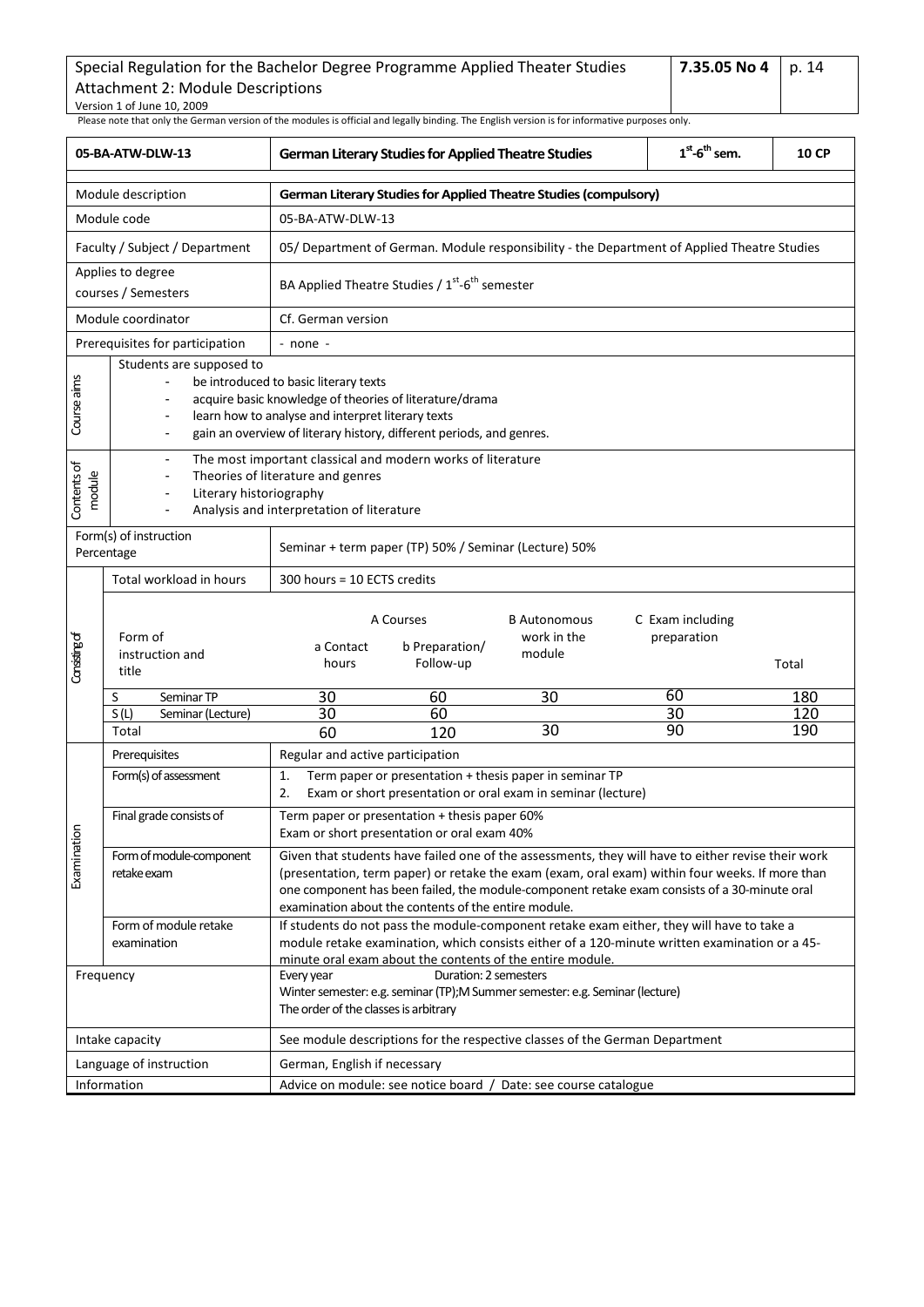| Special Regulation for the Bachelor Degree Programme Applied Theater Studies | 7.35.05 No 4   p. 15 |  |
|------------------------------------------------------------------------------|----------------------|--|
| Attachment 2: Module Descriptions                                            |                      |  |
| Version 1 of June 10, 2009                                                   |                      |  |

<span id="page-14-0"></span>

| 05-BA-ATW-EDR-14                                                                                                                                                                                                                                                                                                                                                                                                                                                                                                                                                                                                                                                                                                                                                                                                                                                                                                                                                                                                                                                                                  |                                          | Theory and History of the European Drama                                                                                                                                                                                                                                                                        |                                                                                              |                                                                                                                                                                                                                                                                                                       | $1st$ -6 <sup>th</sup> sem.     | <b>10 CP</b> |  |  |
|---------------------------------------------------------------------------------------------------------------------------------------------------------------------------------------------------------------------------------------------------------------------------------------------------------------------------------------------------------------------------------------------------------------------------------------------------------------------------------------------------------------------------------------------------------------------------------------------------------------------------------------------------------------------------------------------------------------------------------------------------------------------------------------------------------------------------------------------------------------------------------------------------------------------------------------------------------------------------------------------------------------------------------------------------------------------------------------------------|------------------------------------------|-----------------------------------------------------------------------------------------------------------------------------------------------------------------------------------------------------------------------------------------------------------------------------------------------------------------|----------------------------------------------------------------------------------------------|-------------------------------------------------------------------------------------------------------------------------------------------------------------------------------------------------------------------------------------------------------------------------------------------------------|---------------------------------|--------------|--|--|
|                                                                                                                                                                                                                                                                                                                                                                                                                                                                                                                                                                                                                                                                                                                                                                                                                                                                                                                                                                                                                                                                                                   | Module description                       | Theory and History of the European Drama (compulsory)                                                                                                                                                                                                                                                           |                                                                                              |                                                                                                                                                                                                                                                                                                       |                                 |              |  |  |
|                                                                                                                                                                                                                                                                                                                                                                                                                                                                                                                                                                                                                                                                                                                                                                                                                                                                                                                                                                                                                                                                                                   | Module code                              | 05-BA-ATW-EDR-14                                                                                                                                                                                                                                                                                                |                                                                                              |                                                                                                                                                                                                                                                                                                       |                                 |              |  |  |
|                                                                                                                                                                                                                                                                                                                                                                                                                                                                                                                                                                                                                                                                                                                                                                                                                                                                                                                                                                                                                                                                                                   | Faculty / Subject / Department           | Departments of the respective subjects in which this module is taught (English, Romance, and<br>Slavonic Studies, Classical and Ancient Studies).<br>Module responsibility - the Department of Applied Theatre Studies.                                                                                         |                                                                                              |                                                                                                                                                                                                                                                                                                       |                                 |              |  |  |
|                                                                                                                                                                                                                                                                                                                                                                                                                                                                                                                                                                                                                                                                                                                                                                                                                                                                                                                                                                                                                                                                                                   | Applies to degree<br>courses / Semesters |                                                                                                                                                                                                                                                                                                                 | BA Applied Theatre Studies / 1 <sup>st</sup> -6 <sup>th</sup> semester                       |                                                                                                                                                                                                                                                                                                       |                                 |              |  |  |
|                                                                                                                                                                                                                                                                                                                                                                                                                                                                                                                                                                                                                                                                                                                                                                                                                                                                                                                                                                                                                                                                                                   | Module coordinator                       | Cf. German version                                                                                                                                                                                                                                                                                              |                                                                                              |                                                                                                                                                                                                                                                                                                       |                                 |              |  |  |
|                                                                                                                                                                                                                                                                                                                                                                                                                                                                                                                                                                                                                                                                                                                                                                                                                                                                                                                                                                                                                                                                                                   | Prerequisites for participation          | - none -                                                                                                                                                                                                                                                                                                        |                                                                                              |                                                                                                                                                                                                                                                                                                       |                                 |              |  |  |
| In the modules 14 and 15, at least three different cultural areas of non-German-speaking countries have to be covered; one of<br>these must be English-speaking and one from the field of Romance languages. Students will gain knowledge of the history and<br>Course aims<br>theory of drama in non-German cultural areas (Anglo, romance, Slavonic, Greek/Latin), exact knowledge of specific poetics,<br>dramas and authors and develop the ability to analyse and classify them with regard to cultural-historic backgrounds and contexts,<br>aesthetics and specifics with regard to content. Acquaintance with performance examples. Ability to deal with dramatic texts and<br>their theory, to analyse them and classify them within a theatre-historical and theatre-theoretical context.<br>Theory and history of poetics, dramas, and dramatic genres of the English, Greek/Latin, Slavonic or Romance language(s)<br>Contents of<br>module<br>Works by different writers and of different styles and periods, historical and cultural background knowledge<br>Dramaturgical analysis |                                          |                                                                                                                                                                                                                                                                                                                 |                                                                                              |                                                                                                                                                                                                                                                                                                       |                                 |              |  |  |
| Form(s) of instruction<br>Seminar (TP) + term paper 50% / Seminar (Lecture) 50%<br>Percentage                                                                                                                                                                                                                                                                                                                                                                                                                                                                                                                                                                                                                                                                                                                                                                                                                                                                                                                                                                                                     |                                          |                                                                                                                                                                                                                                                                                                                 |                                                                                              |                                                                                                                                                                                                                                                                                                       |                                 |              |  |  |
|                                                                                                                                                                                                                                                                                                                                                                                                                                                                                                                                                                                                                                                                                                                                                                                                                                                                                                                                                                                                                                                                                                   | Total workload in hours                  |                                                                                                                                                                                                                                                                                                                 | 300 hours = 10 ECTS credits                                                                  |                                                                                                                                                                                                                                                                                                       |                                 |              |  |  |
| Consisting of                                                                                                                                                                                                                                                                                                                                                                                                                                                                                                                                                                                                                                                                                                                                                                                                                                                                                                                                                                                                                                                                                     | Form of<br>instruction and<br>title      | a Contact<br>hours                                                                                                                                                                                                                                                                                              | A Courses<br>b Preparation/<br>Follow-up                                                     | <b>B</b> Autonomous<br>work in the<br>module                                                                                                                                                                                                                                                          | C Exam including<br>preparation | Total        |  |  |
|                                                                                                                                                                                                                                                                                                                                                                                                                                                                                                                                                                                                                                                                                                                                                                                                                                                                                                                                                                                                                                                                                                   | Seminar (TP)<br>S                        | 30                                                                                                                                                                                                                                                                                                              | 60                                                                                           | 30                                                                                                                                                                                                                                                                                                    | 60                              | 180          |  |  |
|                                                                                                                                                                                                                                                                                                                                                                                                                                                                                                                                                                                                                                                                                                                                                                                                                                                                                                                                                                                                                                                                                                   | S(L)<br>Seminar (Lecture)                | 30                                                                                                                                                                                                                                                                                                              | 60                                                                                           |                                                                                                                                                                                                                                                                                                       | 30                              | 120          |  |  |
|                                                                                                                                                                                                                                                                                                                                                                                                                                                                                                                                                                                                                                                                                                                                                                                                                                                                                                                                                                                                                                                                                                   | Total                                    | 60                                                                                                                                                                                                                                                                                                              | 120                                                                                          | 30                                                                                                                                                                                                                                                                                                    | 90                              | 300          |  |  |
|                                                                                                                                                                                                                                                                                                                                                                                                                                                                                                                                                                                                                                                                                                                                                                                                                                                                                                                                                                                                                                                                                                   | Prerequisites<br>Form(s) of assessment   | Regular and active participation<br>Term paper or presentation + thesis paper in seminar TP<br>1.<br>2.<br>Exam or short presentation or oral exam in seminar (lecture)                                                                                                                                         |                                                                                              |                                                                                                                                                                                                                                                                                                       |                                 |              |  |  |
|                                                                                                                                                                                                                                                                                                                                                                                                                                                                                                                                                                                                                                                                                                                                                                                                                                                                                                                                                                                                                                                                                                   | Final grade consists of                  |                                                                                                                                                                                                                                                                                                                 | Term paper or presentation + thesis paper 60%<br>Exam or short presentation or oral exam 40% | Students must pass all components in order to pass the module.                                                                                                                                                                                                                                        |                                 |              |  |  |
| Examination                                                                                                                                                                                                                                                                                                                                                                                                                                                                                                                                                                                                                                                                                                                                                                                                                                                                                                                                                                                                                                                                                       | Form of module-component<br>retake exam  |                                                                                                                                                                                                                                                                                                                 |                                                                                              | Given that students have failed one of the assessments, they will have to either revise their work<br>(presentation, term paper) or retake the exam (exam, oral exam) within four weeks. If more than<br>one component has been failed, the module-component retake exam consists of a 30-minute oral |                                 |              |  |  |
|                                                                                                                                                                                                                                                                                                                                                                                                                                                                                                                                                                                                                                                                                                                                                                                                                                                                                                                                                                                                                                                                                                   | Form of module retake<br>examination     | examination about the contents of the entire module.<br>If students do not pass the module-component retake exam either, they will have to take a<br>module retake examination, which consists either of a 120-minute written examination or a 45-<br>minute oral exam about the contents of the entire module. |                                                                                              |                                                                                                                                                                                                                                                                                                       |                                 |              |  |  |
|                                                                                                                                                                                                                                                                                                                                                                                                                                                                                                                                                                                                                                                                                                                                                                                                                                                                                                                                                                                                                                                                                                   | Frequency                                | Every year<br>Duration: 2 semesters                                                                                                                                                                                                                                                                             | Summer semester: e.g. seminar (lecture)                                                      | Winter semester: e.g. seminar (TP)                                                                                                                                                                                                                                                                    |                                 |              |  |  |
|                                                                                                                                                                                                                                                                                                                                                                                                                                                                                                                                                                                                                                                                                                                                                                                                                                                                                                                                                                                                                                                                                                   | Intake capacity                          |                                                                                                                                                                                                                                                                                                                 |                                                                                              | See module descriptions for the respective classes of the respective departments                                                                                                                                                                                                                      |                                 |              |  |  |
|                                                                                                                                                                                                                                                                                                                                                                                                                                                                                                                                                                                                                                                                                                                                                                                                                                                                                                                                                                                                                                                                                                   | Language of instruction                  |                                                                                                                                                                                                                                                                                                                 |                                                                                              | German or language of the respective cultural/language area                                                                                                                                                                                                                                           |                                 |              |  |  |
|                                                                                                                                                                                                                                                                                                                                                                                                                                                                                                                                                                                                                                                                                                                                                                                                                                                                                                                                                                                                                                                                                                   | Information                              | Advice on module: see notice board / Date: see course catalogue                                                                                                                                                                                                                                                 |                                                                                              |                                                                                                                                                                                                                                                                                                       |                                 |              |  |  |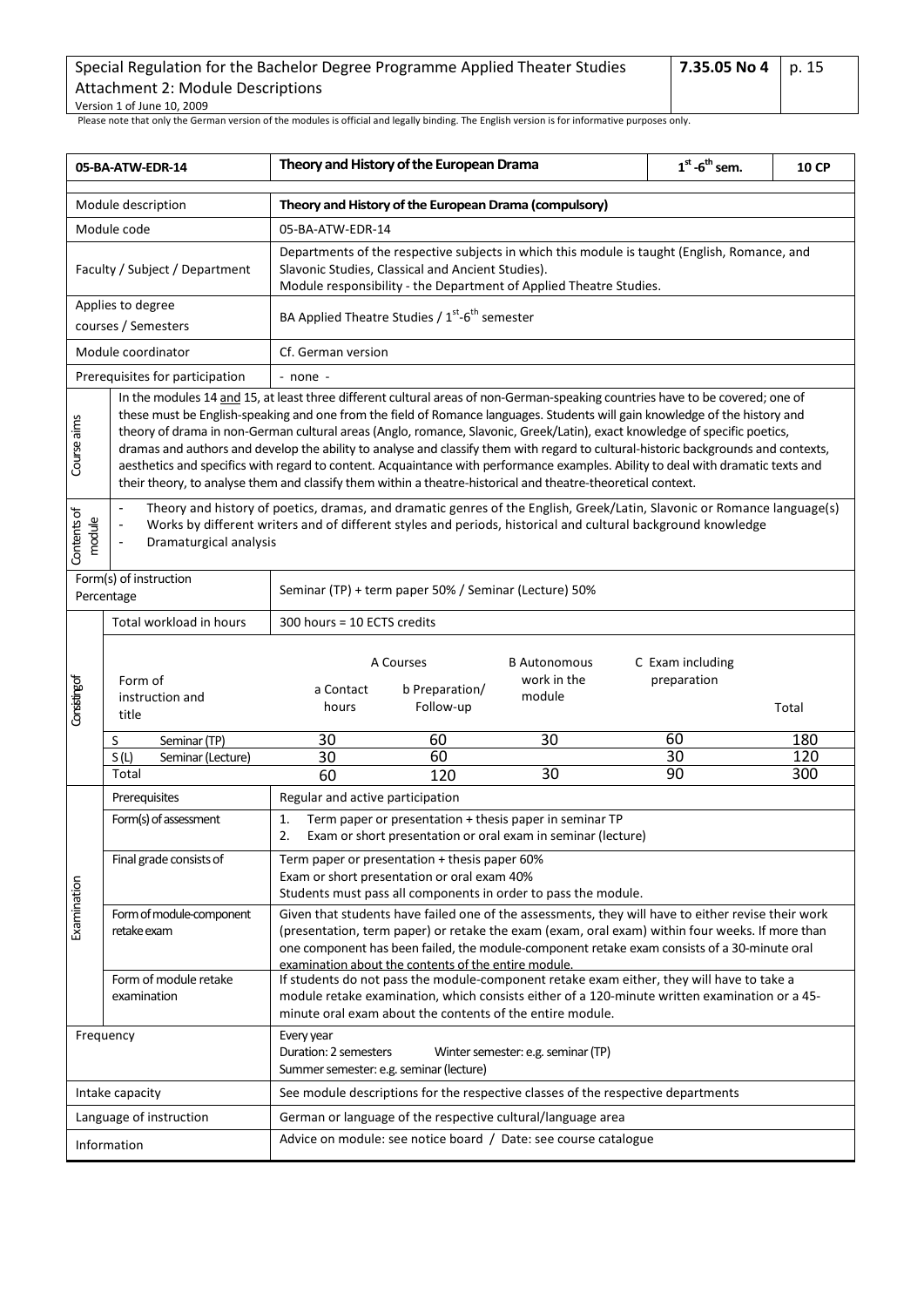| Special Regulation for the Bachelor Degree Programme Applied Theater Studies | 7.35.05 No 4   p. 16 |  |
|------------------------------------------------------------------------------|----------------------|--|
| Attachment 2: Module Descriptions                                            |                      |  |
| Version 1 of June 10, 2009                                                   |                      |  |

<span id="page-15-0"></span>

| 05-BA-ATW-WLT-15                                                                                                                                                                                                                                                                                                                                                                                                                                                                                                                                                                                                                                                                                               |                                                                                                                                               | <b>Texts from World Literature</b>                                                                                                                                                                                                                                                                                                                            |                                          |                                              | $1st$ -6 <sup>th</sup> sem.     | <b>10 CP</b> |  |  |
|----------------------------------------------------------------------------------------------------------------------------------------------------------------------------------------------------------------------------------------------------------------------------------------------------------------------------------------------------------------------------------------------------------------------------------------------------------------------------------------------------------------------------------------------------------------------------------------------------------------------------------------------------------------------------------------------------------------|-----------------------------------------------------------------------------------------------------------------------------------------------|---------------------------------------------------------------------------------------------------------------------------------------------------------------------------------------------------------------------------------------------------------------------------------------------------------------------------------------------------------------|------------------------------------------|----------------------------------------------|---------------------------------|--------------|--|--|
| Module description                                                                                                                                                                                                                                                                                                                                                                                                                                                                                                                                                                                                                                                                                             |                                                                                                                                               | Texts from World Literature (compulsory)                                                                                                                                                                                                                                                                                                                      |                                          |                                              |                                 |              |  |  |
| Module code                                                                                                                                                                                                                                                                                                                                                                                                                                                                                                                                                                                                                                                                                                    |                                                                                                                                               | 05-BA-ATW-WLT-15                                                                                                                                                                                                                                                                                                                                              |                                          |                                              |                                 |              |  |  |
| Faculty / Subject / Department<br>Applies to degree                                                                                                                                                                                                                                                                                                                                                                                                                                                                                                                                                                                                                                                            |                                                                                                                                               | Departments of the respective subjects in which this module is taught (English, Romance, and<br>Slavonic Studies, Classical and Ancient Studies, and Philosophy).<br>Module coordinator - the Department of Applied Theatre Studies.                                                                                                                          |                                          |                                              |                                 |              |  |  |
|                                                                                                                                                                                                                                                                                                                                                                                                                                                                                                                                                                                                                                                                                                                | courses / Semesters                                                                                                                           | BA Applied Theatre Studies / 1 <sup>st</sup> -6 <sup>th</sup> semester                                                                                                                                                                                                                                                                                        |                                          |                                              |                                 |              |  |  |
|                                                                                                                                                                                                                                                                                                                                                                                                                                                                                                                                                                                                                                                                                                                | Module coordinator                                                                                                                            | Cf. German version                                                                                                                                                                                                                                                                                                                                            |                                          |                                              |                                 |              |  |  |
|                                                                                                                                                                                                                                                                                                                                                                                                                                                                                                                                                                                                                                                                                                                | Prerequisites for participation                                                                                                               | - none -                                                                                                                                                                                                                                                                                                                                                      |                                          |                                              |                                 |              |  |  |
| In the modules 14 and 15, at least three different cultural areas of non-German-speaking countries have to be covered; one of<br>these must be English-speaking and one from the field of Romance languages. Acquaintance with and knowledge of various types<br>Course aims<br>of world literature texts from at least two areas of the European and non-European cultural areas which are part of the literary<br>research areas of the participating institutes. Students will develop the ability to analyse them and to classify them with regard to<br>cultural-historical contexts. Knowledge of reception and production aesthetics. Ability to carry out profound research, discuss and<br>interpret. |                                                                                                                                               |                                                                                                                                                                                                                                                                                                                                                               |                                          |                                              |                                 |              |  |  |
| Contents of<br>module                                                                                                                                                                                                                                                                                                                                                                                                                                                                                                                                                                                                                                                                                          | Aesthetic and historical analysis of European and non-European world literature texts including their context of production<br>and reception. |                                                                                                                                                                                                                                                                                                                                                               |                                          |                                              |                                 |              |  |  |
|                                                                                                                                                                                                                                                                                                                                                                                                                                                                                                                                                                                                                                                                                                                | Form(s) of instruction<br>Percentage                                                                                                          | Seminar + term paper (TP) 50% / Seminar (Lecture) 50%                                                                                                                                                                                                                                                                                                         |                                          |                                              |                                 |              |  |  |
|                                                                                                                                                                                                                                                                                                                                                                                                                                                                                                                                                                                                                                                                                                                | Total workload in hours                                                                                                                       | 300 hours = 10 ECTS credits                                                                                                                                                                                                                                                                                                                                   |                                          |                                              |                                 |              |  |  |
| Consisting of                                                                                                                                                                                                                                                                                                                                                                                                                                                                                                                                                                                                                                                                                                  | Form of<br>instruction and<br>title                                                                                                           | a Contact<br>hours                                                                                                                                                                                                                                                                                                                                            | A Courses<br>b Preparation/<br>Follow-up | <b>B</b> Autonomous<br>work in the<br>module | C Exam including<br>preparation | Total        |  |  |
|                                                                                                                                                                                                                                                                                                                                                                                                                                                                                                                                                                                                                                                                                                                | S<br>Seminar TP                                                                                                                               | 30                                                                                                                                                                                                                                                                                                                                                            | 60                                       | 30                                           | 60                              | 180          |  |  |
|                                                                                                                                                                                                                                                                                                                                                                                                                                                                                                                                                                                                                                                                                                                | S(L)<br>Seminar (Lecture)                                                                                                                     | 30                                                                                                                                                                                                                                                                                                                                                            | 60                                       |                                              | 30                              | 120          |  |  |
|                                                                                                                                                                                                                                                                                                                                                                                                                                                                                                                                                                                                                                                                                                                | Total                                                                                                                                         | 60                                                                                                                                                                                                                                                                                                                                                            | 120                                      | $\overline{30}$                              | 90                              | 300          |  |  |
|                                                                                                                                                                                                                                                                                                                                                                                                                                                                                                                                                                                                                                                                                                                | Prerequisites                                                                                                                                 | Regular and active participation                                                                                                                                                                                                                                                                                                                              |                                          |                                              |                                 |              |  |  |
|                                                                                                                                                                                                                                                                                                                                                                                                                                                                                                                                                                                                                                                                                                                | Form(s) of assessment                                                                                                                         | Term paper or presentation + thesis paper in seminar TP<br>1.<br>$\overline{2}$<br>Exam or short presentation or oral exam in seminar (lecture)                                                                                                                                                                                                               |                                          |                                              |                                 |              |  |  |
|                                                                                                                                                                                                                                                                                                                                                                                                                                                                                                                                                                                                                                                                                                                | Final grade consists of                                                                                                                       | Term paper or presentation + thesis paper 60%                                                                                                                                                                                                                                                                                                                 |                                          |                                              |                                 |              |  |  |
|                                                                                                                                                                                                                                                                                                                                                                                                                                                                                                                                                                                                                                                                                                                |                                                                                                                                               | Exam or short presentation or oral exam 40%                                                                                                                                                                                                                                                                                                                   |                                          |                                              |                                 |              |  |  |
|                                                                                                                                                                                                                                                                                                                                                                                                                                                                                                                                                                                                                                                                                                                |                                                                                                                                               | Students must pass all components in order to pass the module.                                                                                                                                                                                                                                                                                                |                                          |                                              |                                 |              |  |  |
| Examination                                                                                                                                                                                                                                                                                                                                                                                                                                                                                                                                                                                                                                                                                                    | Form of module-component<br>retake exam                                                                                                       | Given that students have failed one of the assessments, they will have to either revise their work<br>(presentation, term paper) or retake the exam (exam, oral exam) within four weeks. If more than<br>one component has been failed, the module-component retake exam consists of a 30-minute oral<br>examination about the contents of the entire module. |                                          |                                              |                                 |              |  |  |
|                                                                                                                                                                                                                                                                                                                                                                                                                                                                                                                                                                                                                                                                                                                | Form of module retake<br>examination                                                                                                          | If students do not pass the module-component retake exam either, they will have to take a<br>module retake examination, which consists either of a 120-minute written examination or a 45-<br>minute oral exam about the contents of the entire module.                                                                                                       |                                          |                                              |                                 |              |  |  |
| Frequency                                                                                                                                                                                                                                                                                                                                                                                                                                                                                                                                                                                                                                                                                                      |                                                                                                                                               | Every year<br>Duration: 2 semesters<br>Winter semester: e.g. seminar (TP)<br>Summer semester: e.g. Seminar (lecture)                                                                                                                                                                                                                                          |                                          |                                              |                                 |              |  |  |
| Intake capacity                                                                                                                                                                                                                                                                                                                                                                                                                                                                                                                                                                                                                                                                                                |                                                                                                                                               | See module descriptions for the respective classes of the respective departments                                                                                                                                                                                                                                                                              |                                          |                                              |                                 |              |  |  |
| Language of instruction                                                                                                                                                                                                                                                                                                                                                                                                                                                                                                                                                                                                                                                                                        |                                                                                                                                               | German or language of the respective cultural/language area                                                                                                                                                                                                                                                                                                   |                                          |                                              |                                 |              |  |  |
| Information                                                                                                                                                                                                                                                                                                                                                                                                                                                                                                                                                                                                                                                                                                    |                                                                                                                                               | Advice on module: see notice board / Date: see course catalogue                                                                                                                                                                                                                                                                                               |                                          |                                              |                                 |              |  |  |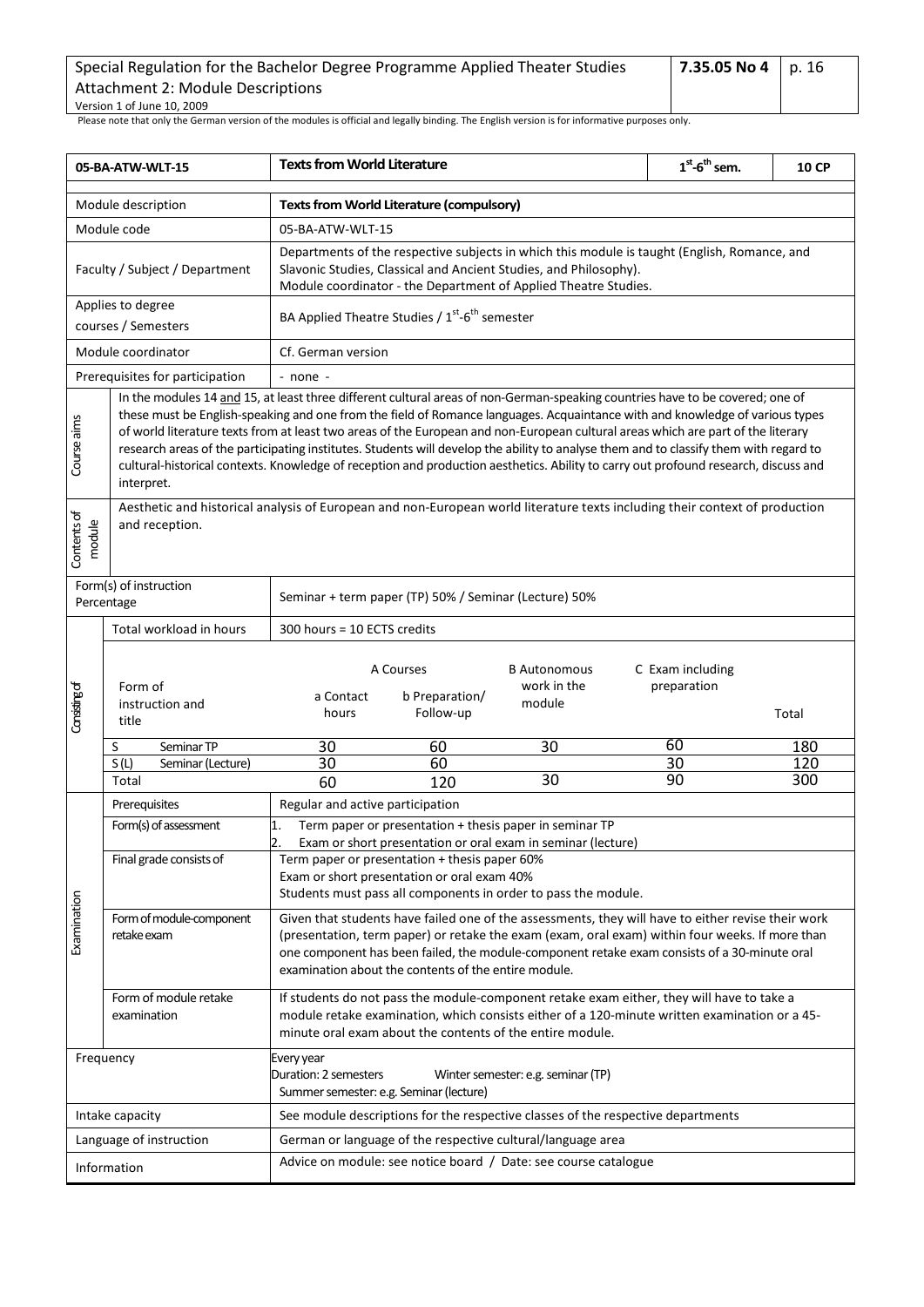| Special Regulation for the Bachelor Degree Programme Applied Theater Studies | 7.35.05 No 4   p. 17 |  |
|------------------------------------------------------------------------------|----------------------|--|
| Attachment 2: Module Descriptions                                            |                      |  |
| Version 1 of June 10, 2009                                                   |                      |  |

<span id="page-16-0"></span>

| 05-BA-ATW-KG-16                      |                                                      | Art History for Applied Theatre Studies                                                                                                                                                                                                                                                                                                                       |                                          |                                              | $1st$ -6 <sup>th</sup> sem.     | <b>10 CP</b>            |  |  |  |
|--------------------------------------|------------------------------------------------------|---------------------------------------------------------------------------------------------------------------------------------------------------------------------------------------------------------------------------------------------------------------------------------------------------------------------------------------------------------------|------------------------------------------|----------------------------------------------|---------------------------------|-------------------------|--|--|--|
| Module description                   |                                                      | Art History for Applied Theatre Studies (compulsory)                                                                                                                                                                                                                                                                                                          |                                          |                                              |                                 |                         |  |  |  |
| Module code                          |                                                      | 05-BA-ATW-KG-16                                                                                                                                                                                                                                                                                                                                               |                                          |                                              |                                 |                         |  |  |  |
| Faculty / Subject / Department       |                                                      | Department of Art History<br>Module responsibility - the Department of Applied Theatre Studies                                                                                                                                                                                                                                                                |                                          |                                              |                                 |                         |  |  |  |
|                                      | Applies to degree<br>courses / Semesters             | BA Applied Theatre Studies / 1 <sup>st</sup> -6 <sup>th</sup> semester                                                                                                                                                                                                                                                                                        |                                          |                                              |                                 |                         |  |  |  |
|                                      | Module coordinator                                   |                                                                                                                                                                                                                                                                                                                                                               | Cf. German version                       |                                              |                                 |                         |  |  |  |
|                                      | Prerequisites for participation                      | - none -                                                                                                                                                                                                                                                                                                                                                      |                                          |                                              |                                 |                         |  |  |  |
| Course aims                          | Students are supposed to                             | be introduced to various forms of the analysis of artwork<br>develop an awareness of methodological problems<br>be sensitised to the specific visuality of pictures, buildings, media etc.                                                                                                                                                                    |                                          |                                              |                                 |                         |  |  |  |
| Contents of<br>module                | <b>Building types</b>                                | Eras, genres, and media of visual arts<br>Methods and theories of art history (also aspects of visualisation /socio-cultural aspects)                                                                                                                                                                                                                         |                                          |                                              |                                 |                         |  |  |  |
| Form(s) of instruction<br>Percentage |                                                      | Seminar + term paper (TP) 50% / Seminar or practical course of reading (basic texts) or lecture 50%                                                                                                                                                                                                                                                           |                                          |                                              |                                 |                         |  |  |  |
|                                      | Total workload in hours                              | 300 hours = 10 ECTS credits                                                                                                                                                                                                                                                                                                                                   |                                          |                                              |                                 |                         |  |  |  |
| Considing of                         | Form of<br>instruction and<br>title                  | a Contact<br>hours                                                                                                                                                                                                                                                                                                                                            | A Courses<br>b Preparation/<br>Follow-up | <b>B</b> Autonomous<br>work in the<br>module | C Exam including<br>preparation | Total                   |  |  |  |
|                                      | Seminar (TP)<br>S                                    | 30                                                                                                                                                                                                                                                                                                                                                            | 60                                       | 30                                           | 60                              | 180                     |  |  |  |
|                                      | S(P/L)<br>Seminar (Practical course/Lecture<br>Total | 60                                                                                                                                                                                                                                                                                                                                                            | 60<br>120                                | 30                                           | 30<br>90                        | 120<br>$\overline{300}$ |  |  |  |
|                                      | Prerequisites                                        | Regular and active participation                                                                                                                                                                                                                                                                                                                              |                                          |                                              |                                 |                         |  |  |  |
|                                      | Form(s) of assessment                                | Term paper or presentation + thesis paper in seminar<br>1.<br>Exam or short presentation or oral exam in seminar (practical course/lecture)<br>2.                                                                                                                                                                                                             |                                          |                                              |                                 |                         |  |  |  |
|                                      | Final grade consists of                              | Term paper or presentation + thesis paper 60%<br>Exam or short presentation or oral exam 40%<br>Students must pass all components in order to pass the module.                                                                                                                                                                                                |                                          |                                              |                                 |                         |  |  |  |
| Examination                          | Form of module-component<br>retake exam              | Given that students have failed one of the assessments, they will have to either revise their work<br>(presentation, term paper) or retake the exam (exam, oral exam) within four weeks. If more than<br>one component has been failed, the module-component retake exam consists of a 30-minute oral<br>examination about the contents of the entire module. |                                          |                                              |                                 |                         |  |  |  |
|                                      | Form of module retake<br>examination                 | If students do not pass the module-component retake exam either, they will have to take a<br>module retake examination, which either consists of a 120-minute written examination or a 45-<br>minute oral exam about the contents of the entire module.                                                                                                       |                                          |                                              |                                 |                         |  |  |  |
| Frequency                            |                                                      | Every year<br>Duration: 2 semesters<br>Winter semester: e.g. seminar (TP)<br>Summer semester: e.g. seminar (practical course/lecture)                                                                                                                                                                                                                         |                                          |                                              |                                 |                         |  |  |  |
| Intake capacity                      |                                                      | See module descriptions for the respective classes of the Department of Art History                                                                                                                                                                                                                                                                           |                                          |                                              |                                 |                         |  |  |  |
| Language of instruction              |                                                      | German                                                                                                                                                                                                                                                                                                                                                        |                                          |                                              |                                 |                         |  |  |  |
| Information                          |                                                      | Advice on module: see notice board / Date: see course catalogue                                                                                                                                                                                                                                                                                               |                                          |                                              |                                 |                         |  |  |  |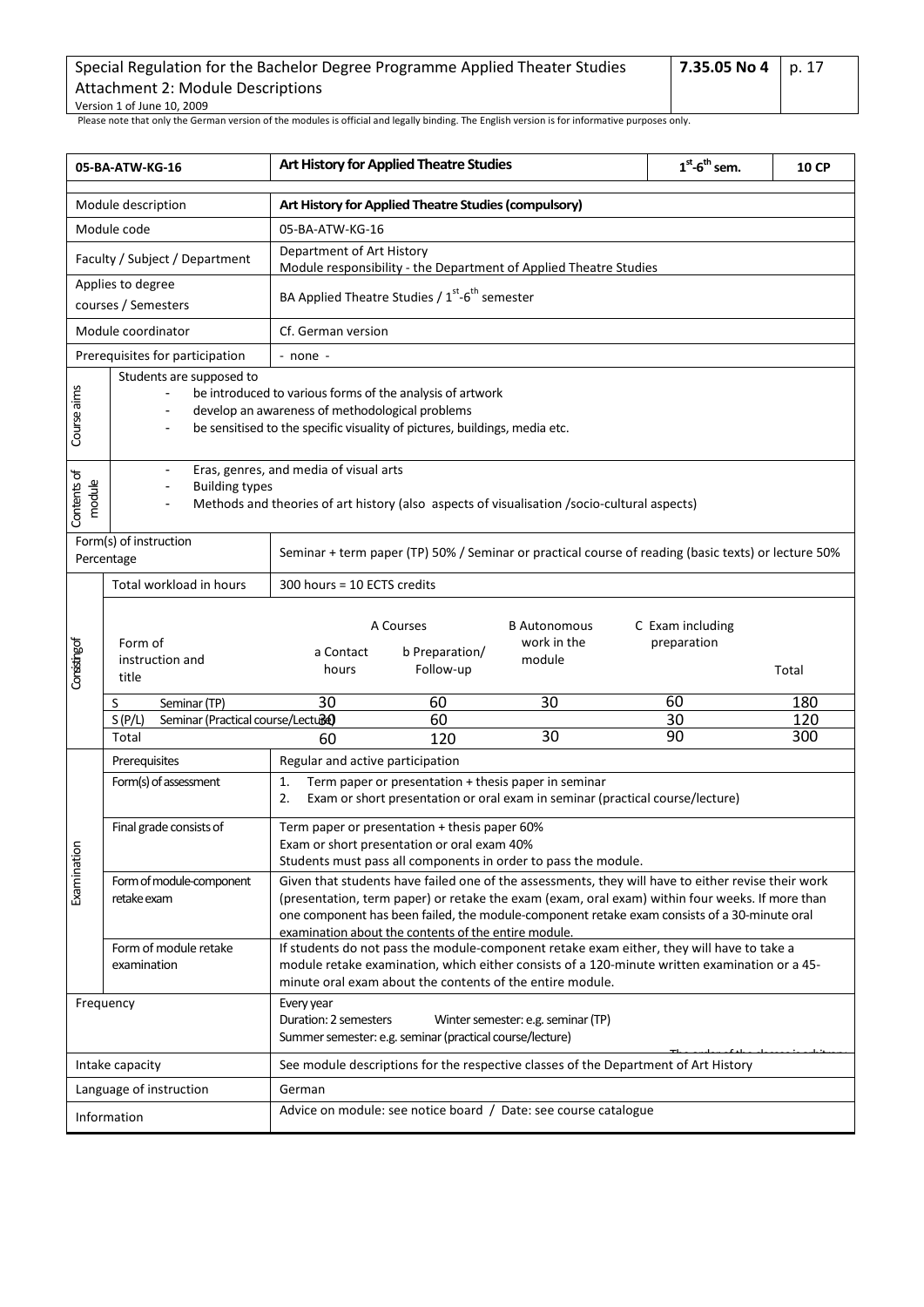| Special Regulation for the Bachelor Degree Programme Applied Theater Studies | 7.35.05 No 4   p. 18 |  |
|------------------------------------------------------------------------------|----------------------|--|
| Attachment 2: Module Descriptions                                            |                      |  |
| Version 1 of June 10, 2009                                                   |                      |  |

<span id="page-17-0"></span>

| 05-BA-ATW-Muw-17                                                                                                                                                                                                                                      |                                                                                                                                                                                                                                                                                                         | <b>Theory and History of Music</b>                                                                                                                                                                                                                                                                                                                                                      |                                           |                                                                                               | $1st$ -6 <sup>th</sup> sem.     | <b>10 CP</b> |  |  |
|-------------------------------------------------------------------------------------------------------------------------------------------------------------------------------------------------------------------------------------------------------|---------------------------------------------------------------------------------------------------------------------------------------------------------------------------------------------------------------------------------------------------------------------------------------------------------|-----------------------------------------------------------------------------------------------------------------------------------------------------------------------------------------------------------------------------------------------------------------------------------------------------------------------------------------------------------------------------------------|-------------------------------------------|-----------------------------------------------------------------------------------------------|---------------------------------|--------------|--|--|
| Module description                                                                                                                                                                                                                                    |                                                                                                                                                                                                                                                                                                         | Theory and History of Music (compulsory)                                                                                                                                                                                                                                                                                                                                                |                                           |                                                                                               |                                 |              |  |  |
| Module code                                                                                                                                                                                                                                           |                                                                                                                                                                                                                                                                                                         | 05-BA-ATW-Muw-17                                                                                                                                                                                                                                                                                                                                                                        |                                           |                                                                                               |                                 |              |  |  |
| Faculty / Subject / Department                                                                                                                                                                                                                        |                                                                                                                                                                                                                                                                                                         | Department of Music (FB 03).<br>Module responsibility - the Department of Applied Theatre Studies.                                                                                                                                                                                                                                                                                      |                                           |                                                                                               |                                 |              |  |  |
|                                                                                                                                                                                                                                                       | Applies to degree<br>courses / Semesters                                                                                                                                                                                                                                                                | BA Applied Theatre Studies / $1^{st}$ -6 <sup>th</sup> semester                                                                                                                                                                                                                                                                                                                         |                                           |                                                                                               |                                 |              |  |  |
|                                                                                                                                                                                                                                                       | Module coordinator                                                                                                                                                                                                                                                                                      | Cf. German version                                                                                                                                                                                                                                                                                                                                                                      |                                           |                                                                                               |                                 |              |  |  |
|                                                                                                                                                                                                                                                       | Prerequisites for participation                                                                                                                                                                                                                                                                         | - see contents of module -                                                                                                                                                                                                                                                                                                                                                              |                                           |                                                                                               |                                 |              |  |  |
| Course aims                                                                                                                                                                                                                                           |                                                                                                                                                                                                                                                                                                         | Students are to be introduced to basic topics, problems and methods of musicology. They are sensitised to musical<br>perception, its effects and interaction with visual perception. They are supposed to recognise, verbalise, and analyse musical<br>contexts. In addition, students are to acquire basic knowledge of the different periods of music, musical theatre or film music. |                                           |                                                                                               |                                 |              |  |  |
|                                                                                                                                                                                                                                                       | Basics of music science, music aesthetics and music theory. Eras of music history. Various categories such as film music, music<br>films, music theatre and popular music. New music from chosen examples. The students can choose from these topic areas<br>and participate in the following seminars: |                                                                                                                                                                                                                                                                                                                                                                                         |                                           |                                                                                               |                                 |              |  |  |
| Contents of module                                                                                                                                                                                                                                    | Students with considerable musical pre-requisites and basic knowledge (e.g. musical instrument lessons, knowledge of<br>reading music): 1 seminar with term paper, 1 seminar (2 teaching hours) or 1 seminar with term paper, 1 lecture                                                                 |                                                                                                                                                                                                                                                                                                                                                                                         |                                           |                                                                                               |                                 |              |  |  |
| Students without musical training: Introductory Lesson 1 (Introduction into music science) and Introductory Lesson 2 (General<br>music training) as well as with term paper. The module representative will decide on the previous musical knowledge. |                                                                                                                                                                                                                                                                                                         |                                                                                                                                                                                                                                                                                                                                                                                         |                                           |                                                                                               |                                 |              |  |  |
|                                                                                                                                                                                                                                                       | Form(s) of instruction<br>Percentage                                                                                                                                                                                                                                                                    |                                                                                                                                                                                                                                                                                                                                                                                         | 50%/Introduction 1 25%/Introduction 2 25% | Seminar + term paper (TP) 50% / Seminar respectively lecture 50% or seminar with a term paper |                                 |              |  |  |
|                                                                                                                                                                                                                                                       | Total workload in hours                                                                                                                                                                                                                                                                                 | 300 hours = 10 ECTS credits                                                                                                                                                                                                                                                                                                                                                             |                                           |                                                                                               |                                 |              |  |  |
| Consisting of                                                                                                                                                                                                                                         | Form of<br>instruction and<br>title                                                                                                                                                                                                                                                                     | a Contact<br>hours                                                                                                                                                                                                                                                                                                                                                                      | A Courses<br>b Preparation/<br>Follow-up  | <b>B</b> Autonomous<br>work in the<br>module                                                  | C Exam including<br>preparation | Total        |  |  |
|                                                                                                                                                                                                                                                       | Seminar (TP)<br>S                                                                                                                                                                                                                                                                                       | 30                                                                                                                                                                                                                                                                                                                                                                                      | 60                                        | 30                                                                                            | 60                              | 180          |  |  |
|                                                                                                                                                                                                                                                       | S<br>Seminar (Lecture/Introd. Course 1&2)                                                                                                                                                                                                                                                               | 30(60)                                                                                                                                                                                                                                                                                                                                                                                  | $\overline{60}$ (30)                      | 30                                                                                            | 30<br>90 (90)                   | 120<br>300   |  |  |
|                                                                                                                                                                                                                                                       | Total                                                                                                                                                                                                                                                                                                   | 60 (90)                                                                                                                                                                                                                                                                                                                                                                                 | 120 (90)                                  |                                                                                               |                                 |              |  |  |
|                                                                                                                                                                                                                                                       | Prerequisites<br>Form(s) of assessment                                                                                                                                                                                                                                                                  | Regular and active participation<br>Term paper or presentation + written elaboration in seminar TP<br>1.<br>2.<br>Short presentation in seminar or lecture or<br>Short presentation or exam in introductory course                                                                                                                                                                      |                                           |                                                                                               |                                 |              |  |  |
| Examination                                                                                                                                                                                                                                           | Final grade consists of                                                                                                                                                                                                                                                                                 | Term paper 60%<br>Short presentation or exam or oral exam 40%<br>Students must pass all components in order to pass the module.                                                                                                                                                                                                                                                         |                                           |                                                                                               |                                 |              |  |  |
|                                                                                                                                                                                                                                                       | Form of module-component                                                                                                                                                                                                                                                                                | Given that students have failed one of the assessments, they will have to revise their work (term                                                                                                                                                                                                                                                                                       |                                           |                                                                                               |                                 |              |  |  |
|                                                                                                                                                                                                                                                       | retake exam<br>Form of module retake<br>examination                                                                                                                                                                                                                                                     | paper, short presentation) or retake the exam within four weeks.<br>If students do not pass the module-component retake exam either, they will have to take a<br>module retake examination, which either consists of a 120-minute written examination or a 45-<br>minute oral exam about the contents of the entire module.                                                             |                                           |                                                                                               |                                 |              |  |  |
| Frequency                                                                                                                                                                                                                                             |                                                                                                                                                                                                                                                                                                         | Every year<br>Duration: 2 semesters<br>Winter semester: e.g. seminar (TP)<br>Summer semester: e.g. seminar (lecture, Introductory courses)<br>The order of the classes is arbitrary                                                                                                                                                                                                     |                                           |                                                                                               |                                 |              |  |  |
| Intake capacity                                                                                                                                                                                                                                       |                                                                                                                                                                                                                                                                                                         | See module descriptions for the respective classes of the Department of Music                                                                                                                                                                                                                                                                                                           |                                           |                                                                                               |                                 |              |  |  |
| Language of instruction                                                                                                                                                                                                                               |                                                                                                                                                                                                                                                                                                         | German                                                                                                                                                                                                                                                                                                                                                                                  |                                           |                                                                                               |                                 |              |  |  |
| Information                                                                                                                                                                                                                                           |                                                                                                                                                                                                                                                                                                         | Advice on module: see notice board / Date: see course catalogue                                                                                                                                                                                                                                                                                                                         |                                           |                                                                                               |                                 |              |  |  |